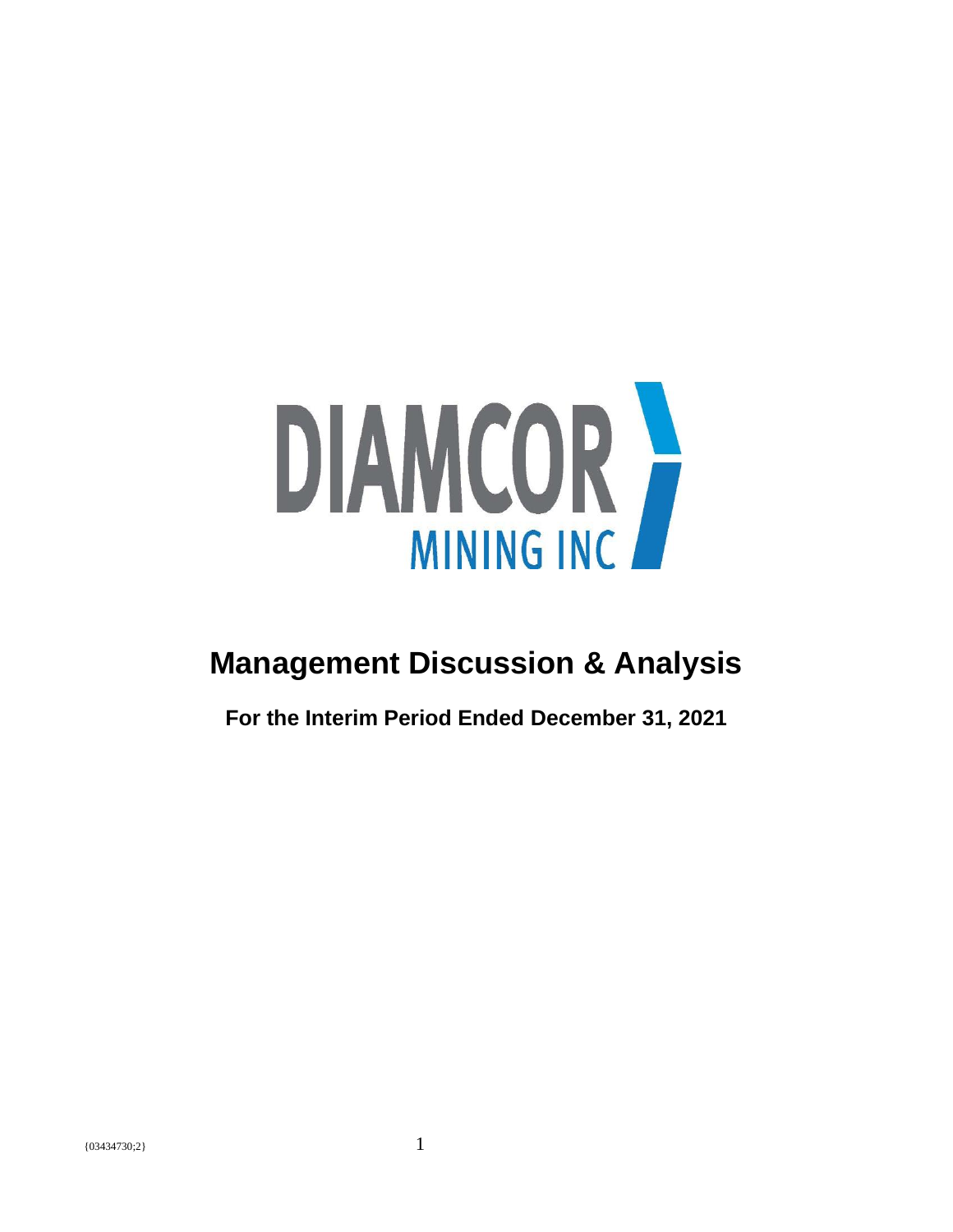# **DIAMCOR MINING INC. MANAGEMENT'S DISCUSSION AND ANALYSIS**

# **FOR THE INTERIM PERIOD ENDED DECEMBER 31, 2021**

Management's discussion and analysis ("MD&A") focuses on significant factors and the operating results and financial position of Diamcor Mining Inc. ("Diamcor" or the "Company") and its subsidiaries. To better understand the MD&A, it should be read in conjunction with the interim unaudited consolidated financial statements and notes thereto for the three-month interim period ended December 31, 2021, and the MD&A and unaudited consolidated financial statements for the three-month interim period ended December 31, 2020. The effective date of this MD&A is February 28, 2022.

The unaudited consolidated financial statements for the interim period ended December 31, 2021 have been prepared in accordance with International Financial Reporting Standards ("IFRS"). Unless otherwise specified, all financial information is presented in Canadian dollars.

Some of the statements in this MD&A are forward-looking statements that are subject to risk factors set out in the cautionary notes contained herein.

Additional information about the Company and its business activities is available on SEDAR at [www.sedar.com](http://www.sedar.com/) and on the Company's website at [www.diamcormining.com.](http://www.diamcormining.com/)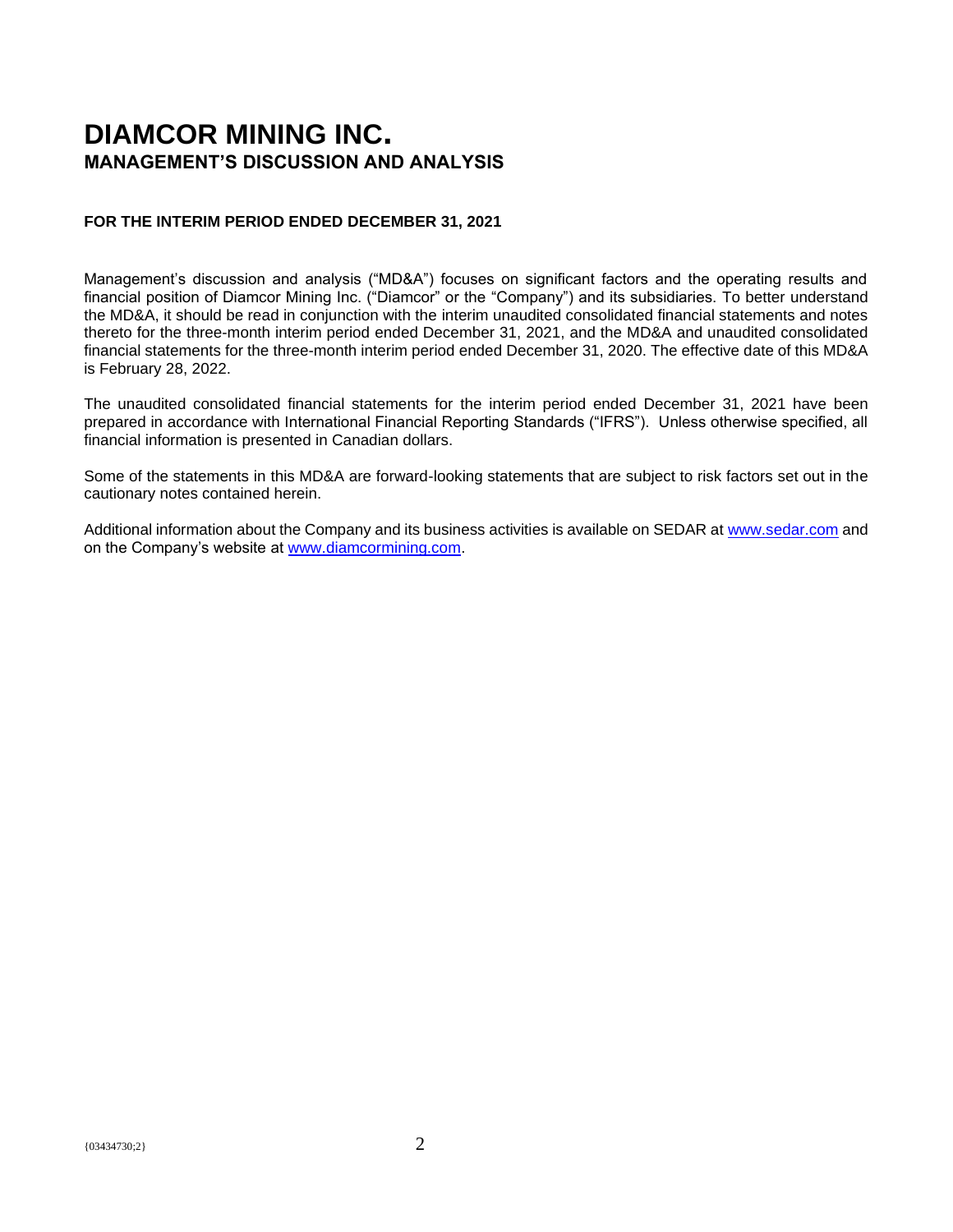# **RECENT AND Q3 2021 HIGHLIGHTS**

- Debt was reduced by \$3,100,353 in the interim period ended December 31, 2021, primarily due to the conversion of convertible debt, along with continued payments on the Caterpillar equipment financing facility during the period.
- As progress is being made globally to reduce the impacts of the COVID-19 global pandemic, the Company's focus during the interim period continued to be on maintaining reduced costs, planning for the resumption of increased operational hours, finalizing the phase 1 expansion efforts, and the advancement of its phase 2 expansion efforts to support increased processing volumes for the long-term.
- During the interim quarter, the Company tendered and sold 5,441.88 carats of rough diamonds, generating revenue of (USD) \$1,074,748, resulting in an average price of (USD) \$197.50 per carat.
- In total, ongoing trial mining exercises at the Company's Krone-Endora at Venetia project from inception thru December 31, 2021, have resulted in the incidental recovery, tender, and sale of 175,016 carats of rough diamonds generating revenue of (USD) \$30,233,805, resulting in an average price of (USD) \$172.75 per carat.
- The Company completed the first phase of its announced two-phase expansion efforts aimed at supporting the doubling of the project's processing capabilities ahead of schedule during the interim period. By December 31, 2021, the Company's efforts shifted to refining and optimizing the initial expansion items completed, and the advancement of the second phase of the expansions which remain on target for completion by June 30, 2022.
- The management of operational salary and wages expenses, variable operational costs, and historical fixed costs continued to be a focus during the interim period given the continuation of certain COVID-19 restrictions.
- A net loss of \$939,916 was recorded for the interim period ended December 31, 2021 (\$1,417,881 2020), resulting in a \$0.01 per share loss. (\$0.02 – 2020).
- The Company had 114,661,800 common shares issued and outstanding as at December 31, 2021 and has authorized capital of an unlimited number of shares.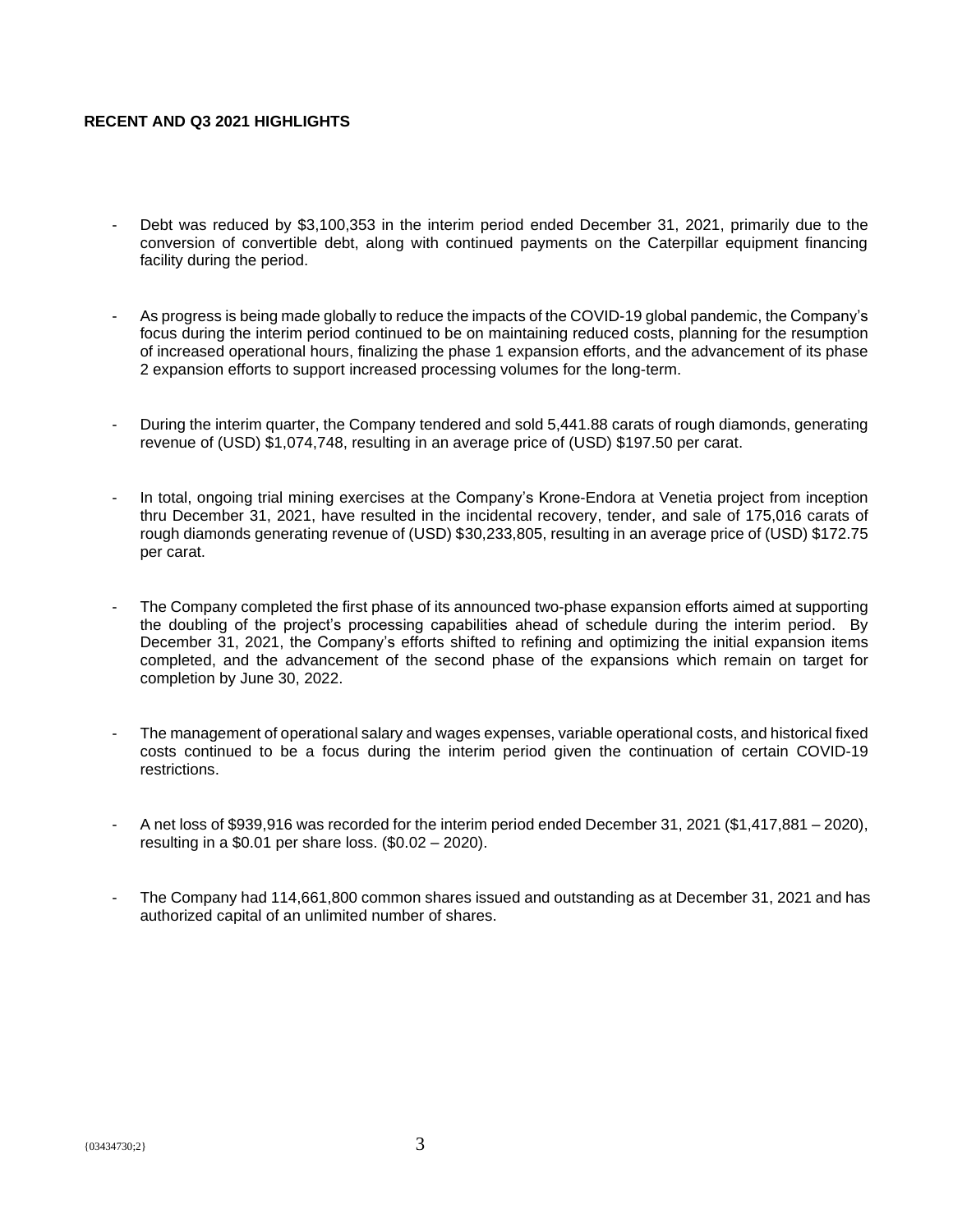# **ABOUT DIAMCOR**

Diamcor Mining Inc. ("Diamcor" or the "Company") is a junior mining and exploration company incorporated in the Province of British Columbia under the Business Corporations Act (BC). The Company has a proven history of supplying rough diamonds to the world market and its principal focus is the identification, acquisition, exploration, evaluation, operation, and development of unique production focused diamondbased resource properties. The Company established a long-term strategic alliance and secured financing from world famous luxury retailer Tiffany & Co. and is currently developing the Krone-Endora at Venetia project which it acquired from De Beers. Upon successfully acquiring the project, the Company secured a 30-year mining right for an initial target area (657.71 hectares of the project's total 5,888-hectare area), and the required Water Use License. The Company then significantly advanced the Krone-Endora at Venetia project through the development of extensive infrastructure including the construction of ~60 km of roads, the procurement and development of two large deposit specific processing plants, the installation of ~20km of underground water pipelines and a 13km independent power line, backup power systems, and worker housing. Early in 2020, the Company completed the acquisition of a Caterpillar heavy equipment compliment for the project and continues to advance various other infrastructure items aimed at supporting the further development of the project for both the near and long-term. The collective advancement of all items over a period of years at the project provides the Company with the potential to establish a low-cost surface mining operation. The project's deposits, and their association with and origins from the adjacent world-famous Venetia deposit, provide the Company with the potential to establish a source of rough diamond supplies consisting of a relatively high percentage of gem and near gem quality with the added benefit of large diamond recovery potential (largest individual rough diamond recovered to date from trial mining exercises – 91.7 carats). The Company's long-term strategy is to continue to grow its position as a producer and supplier of quality rough diamonds to reputable diamond purchasing entities serving the global diamond market.

The Company's common shares trade on the TSX Venture Exchange under the symbol "V.DMI", and on the OTCQB tier in the United States under the symbol "DMIFF".

# **CORE BUSINESS AND STRATEGY**

Diamcor has an established operating history in South Africa, key strategic relationships within the diamond industry globally, extensive knowledge of various diamond mining opportunities, and as noted, is currently developing the Krone-Endora at Venetia project it acquired from De Beers. The Company's strategy is to identify, evaluate, acquire, and develop various types of diamond related properties and other mining projects, with a specific focus on opportunities which demonstrate the potential to generate near-term and sustained rough diamond production and/or positive cash flow while minimizing shareholder dilution.

The Company advanced this strategy by acquiring the Krone-Endora at Venetia project from De Beers Consolidated Mines Limited. When acquired, the Krone-Endora at Venetia project consisted of the prospecting rights over the farms Krone 104MS and Endora 66MS with a combined surface area of approximately 5,888 hectares directly adjacent to De Beer's flagship Venetia Diamond Mine in South Africa. The deposits which occur on the properties of Krone and Endora have been identified by De Beers as both, an upper "colluvial" deposit, as well as a lower / basal "alluvial" deposit, both of which are proposed to have originated from the higher grounds of the adjacent Venetia kimberlites, with the full extent to which these deposits occur over the entire area of the project yet to be determined. De Beers previously completed exploration efforts on an initial area of interest comprised of approximately 310 hectares of the properties, the results of which were reported in an initial Independent National Instrument 43-101 Technical Report (the "Initial Technical Report") which was filed by the Company in conjunction with the acquisition. The Initial Technical Report provided an inferred resource estimate of 54,258,600 tonnes of diamond bearing gravels, and 1.3 million carats of diamonds for the 310-hectare area of interest in that report. The Initial Technical Report also noted that based on the previous work programs and evaluation completed to date by De Beers and the Company, an estimated 1,000m, or 1 vertical km, of material was shifted and eroded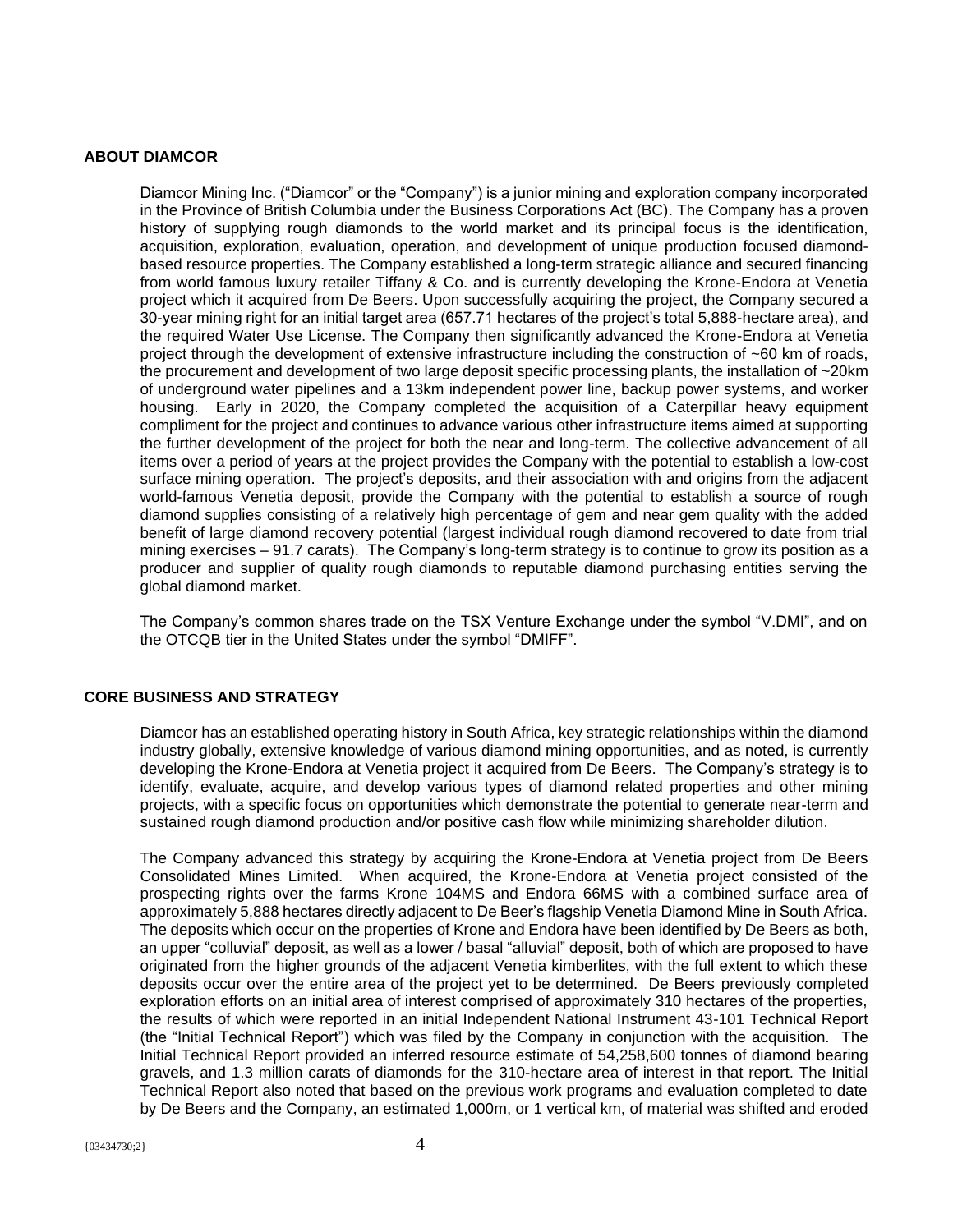off the kimberlites of Venetia onto the lower surrounding areas including those of Krone and Endora, with the full extent of the materials deposited on the properties of Krone and Endora yet to be determined, which remains a primary focus of the Company's efforts currently underway. The Company's initial efforts have been focused on key areas of interest defined by the previous work and estimates outlined in the Initial Technical Report, and specifically on the K1 area of the project, the establishment of infrastructure and equipment required to support the project for the long-term, the completion of trial mining and bulk sampling efforts to better define the location and extent of material on the Krone and Endora properties, and the finalization of work required to support the filing of an updated Independent National Instrument 43-101 Technical Report (the "Updated Technical Report") on April 28, 2015. These combined efforts along with the bulk sampling and trial mining efforts underway are aimed at allowing the Company to secure data to aid it in arriving at initial production decisions for the project in the near-term.

In addition to the advancement of the Krone-Endora at Venetia project, the Company continues to review and pursue other mining opportunities in South Africa and other mining regions. The Company believes its strategy will enhance its ability to take advantage of the current trend of declining world-wide production of rough diamonds due to the aging of current diamond mines, and the lack of recent new discoveries. The Company, and many industry experts, also believe this trend presents the potential for increasing prices and demand of higher quality natural rough diamonds from conflict-free sources in the coming years. These forecasted rough diamond price increases are a function of; not only the projected material shortfalls in future diamond production, but also the potential increases in customer demand from developing markets such as China and India, and the restoration of demand in historically strong markets such as the United States. It is widely accepted and documented that many existing larger diamond mines are approaching the later stages of their expected life of mine, and current rough diamond production levels are expected to remain consistent at best, or potentially be reduced in the near future. These dynamics, coupled with the fact that few, if any, large new diamond mines have been identified or developed which demonstrate an ability to meet these projected future increasing demands, along with the fact that long lead times of +/-10 years are typically associated with bringing any large new diamond mine into production. Combined, these elements present a compelling opportunity for companies with the ability to provide rough diamond production in the coming years, and the Company believes it is well positioned to exploit this opportunity.

# **COVID-19 UPDATE**

In March of 2020, the Company was forced to suspend operations due to a Government of South Africa mandated COVID-19 shutdown in South Africa. The Company was able to partially resume operations and planning in October of 2020 with reduced staffing levels and appropriate COVID-19 precautions in place, and has continued to further advance various operational objectives where possible since that time. The Company continues to monitor the global diamond market as well as potential COVID-19 developments which may affect its operations.

# **KEY PERFORMANCE DRIVERS AND RECENT EVENTS**

The primary performance drivers for the Company are: the identification and acquisition of projects which demonstrate potential for near-term diamond production and future growth, with suitable costs and diamond yields, the successful transition of these projects into full scale production, the dynamics of current and future rough diamond market prices for various reasons including the recent events associated with COVID-19, and the establishment of strategic relationships with reputable purchasing entities of rough diamonds serving global markets.

Historically, the onset of the global financial crisis in 2008 and 2009 had a profound effect on the world economy including the diamond market. At that time, analysts, industry experts, and trade publications reported a softening of diamond prices and short-term demand. Despite this decline in the rough diamond market at that time, industry experts anticipated increasing demand from the emerging markets of China, India, and the Middle East. As of mid-2010 rough diamond prices began to recover and were approaching the previous historical all-time highs experienced prior to the global financial crisis. This trend of steadily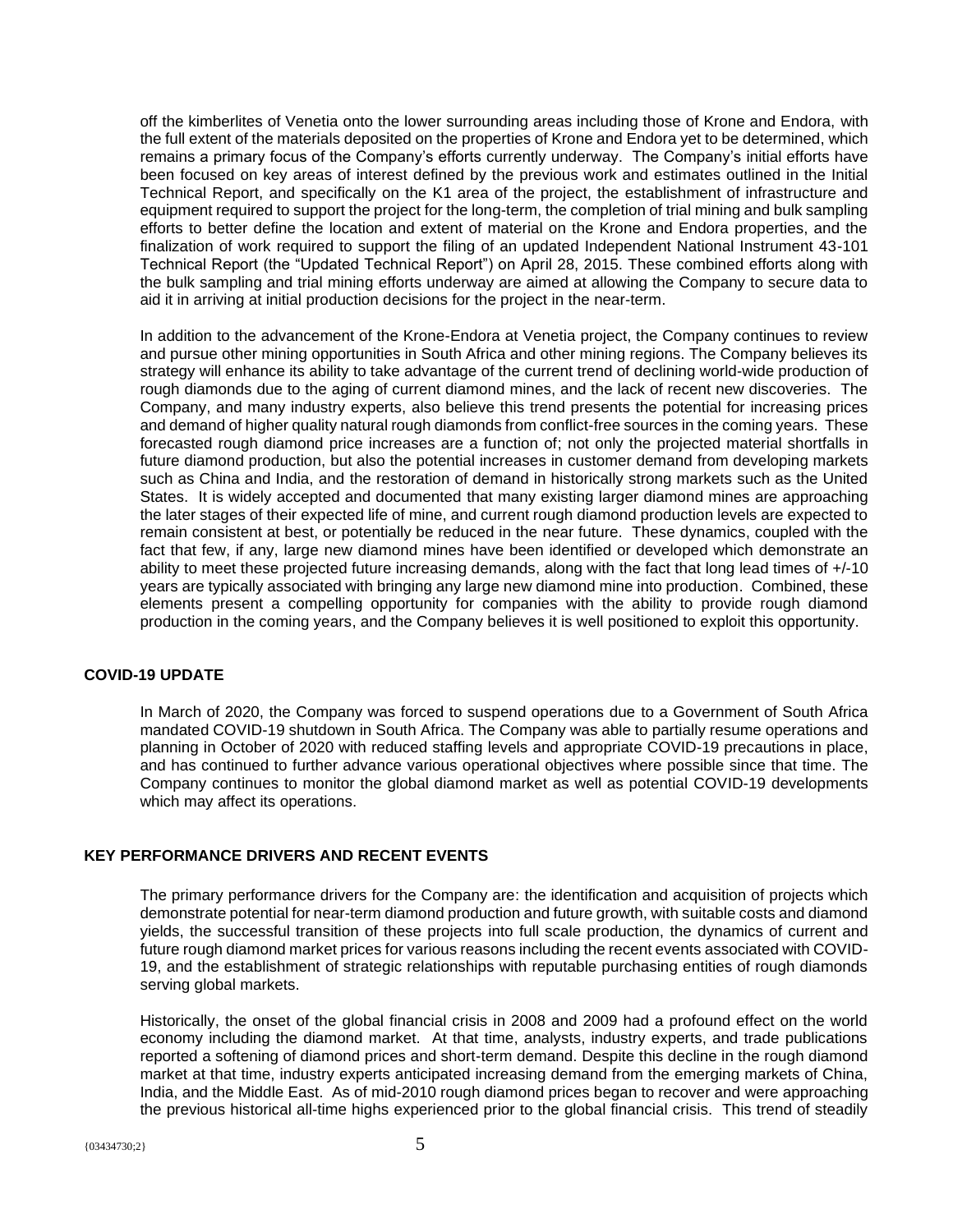increasing rough diamond prices largely continued, and by mid-2011 industry sources were reporting rough diamond prices above the 2008 pre-crisis highs. Starting at the end of 2018, rough prices for certain categories of goods again began to fall under pressure, a trend which continued through to the end of 2019. The events of early 2020 associated with the global public health and economic crisis relating to COVID-19 had a significant impact on a majority of businesses throughout the world and the rough diamond industry. As a response to this global crisis, on March 26, 2020 the Government of South Africa mandated a COVID-19 lockdown, and operations at the Company's Krone-Endora at Venetia project were required to shut-down completely three (3) days afterwards. The South African lockdown was widely accepted as one of the most comprehensive and restrictive in the world and while originally proposed to be for a duration of 21 days, was subsequently extended several times. By July of 2020, certain provisions of the lockdown with regard to the exporting of rough diamonds were relaxed and limited rough diamond tenders and sales resumed in Antwerp, albeit with significantly lower quantities of rough diamonds being offered. As of October 2020, trade publications and reports from various tender facilities indicated prices appeared to be recovering in various categories, and overall supplies of rough diamonds being offered remained lower than normal. On September 21, 2020, the Government of South Africa announced that the lockdown had been reduced to Level-1, the lowest level of restrictions, allowing operational planning to resume at Krone-Endora at Venetia moving forward, and by December of 2020 the Company had resumed mining and processing material on a limited basis. Due consideration must be given for the ongoing dynamic nature of the COVID-19 global pandemic as governments continue to monitor the situation, which may result in a change to restrictions for all businesses at any time. Despite the various price fluctuations over the interim periods and declines in prices due to the uncertainties surrounding COVID-19, prices have recovered to historical levels, and the overall potential for further increasing rough diamond prices over the long-term remains logical for the same looming supply/demand reasons set forth above. Continued reductions in overall rough diamond production from major suppliers such as De Beers and Alrosa are also expected to continue in the near-term, presenting a potential opportunity for companies with the ability to supply rough diamonds as overall supplies are expected to remain lower than usual for the near-term. Readers are cautioned that any significant and sustained decrease in the market prices for rough diamonds could have a material adverse effect on the Company's performance and results from operations**.**

As of December 31, 2021, the Company's principal assets were the following: (i) a 70% majority interest in DMI Minerals South Africa (Pty) Ltd., which the Company used to acquire the Krone-Endora at Venetia project from De Beers Consolidated Mines Limited, (ii) a 100% interest in DMI Diamonds South Arica (Pty) Ltd., which serves as the Company's main corporate entity to support its South African projects, operations, initial exploration efforts, and the evaluation of all future projects. Below are brief descriptions of each of these assets.

# **DMI Minerals South Africa (Pty) Limited**

The Company owns a 70% majority interest in DMI Minerals South Africa (Pty) Ltd. ("DMI Minerals") with the remaining 30% interest held by the Company's South African Black Economic Empowerment partner Nozala Investments (Pty) Ltd. ("Nozala"). On May 26, 2008, DMI Minerals received confirmation from De Beers that its proposal to acquire the Krone-Endora at Venetia project had been approved as the successful bid pending finalization of a definitive sale of assets agreement. On December 22, 2008, the parties to the transaction completed and executed a definitive sale of assets agreement, and then on March 31, 2010, executed an amended and updated version of the original sale of assets agreement. Under the terms of the original sale of assets agreement the entire area associated with the Endora 66MS property prospecting right was to be transferred, along with an agreed upon portion of the entire area of Krone 104MS property prospecting right subject to an amendment to exclude certain areas inside the current De Beers Venetia Mine fence line. Despite some delays, after due consideration to the proposed area of the Krone 104MS property in question for exclusion, De Beers subsequently agreed to transfer the entire area of Krone 104MS without any amendment or sub-division as part of the transaction. There were no other material changes to the agreement and the transaction was ultimately finalized on December 14, 2010, and on February 28, 2011, the acquisition of the Krone-Endora at Venetia project was closed.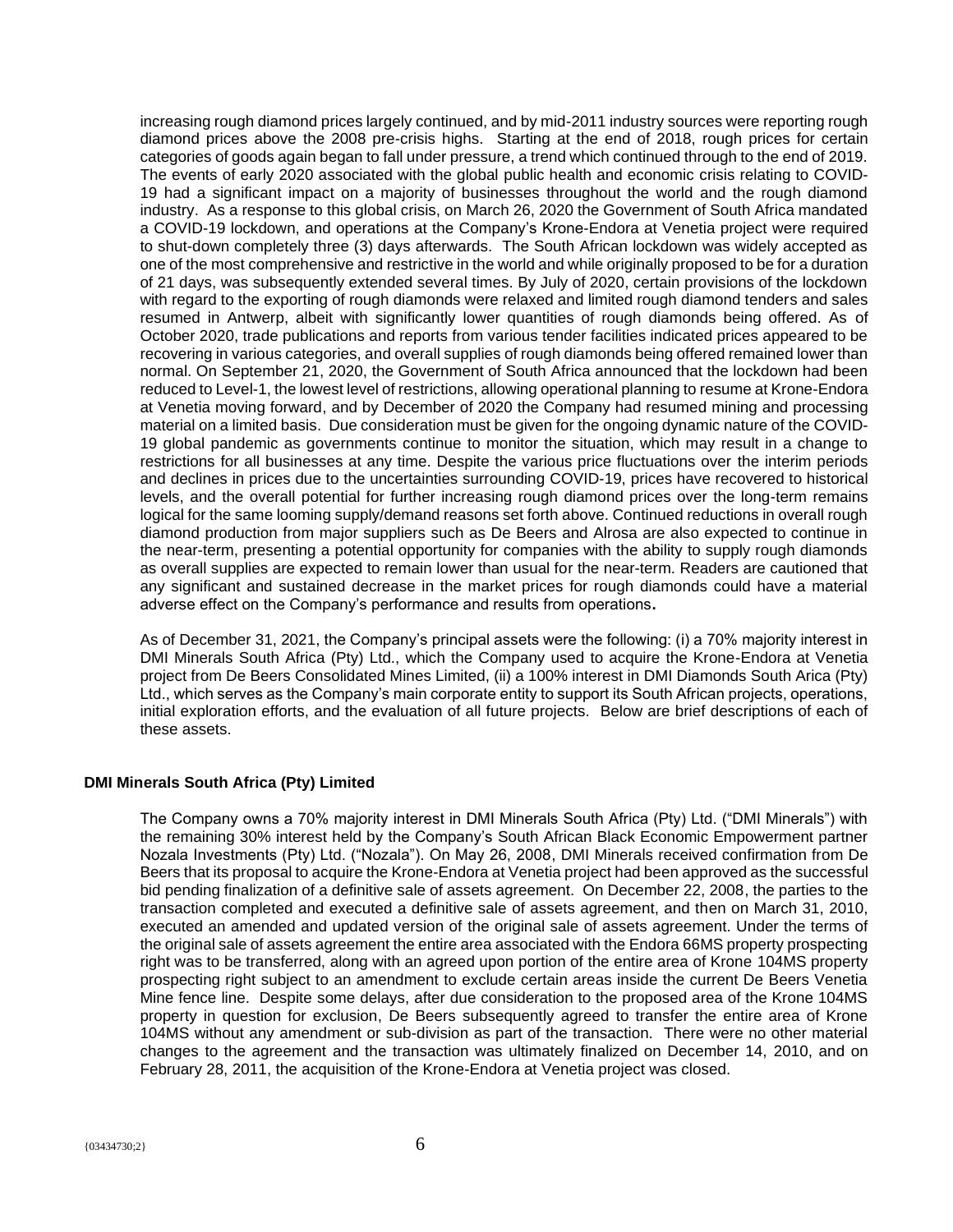Following the closing of the Krone-Endora at Venetia project acquisition, on March 23, 2011, the Company, in conjunction with its subsidiary DMI Minerals, entered into a long-term strategic alliance and \$5.5M financing agreement with subsidiaries of New York based Tiffany & Co. Under the terms of the strategic agreement, Tiffany & Co. secured a first right of refusal to purchase up to 100% of the future production of rough diamonds from Krone-Endora at Venetia at fair market value prices to be negotiated and adjusted from time to time to reflect current market conditions. As part of the agreement, DMI Minerals retained the right to freely market all specials (rough diamonds 10.8 carats or larger in size), as well as all other diamond production not selected for purchase by Tiffany & Co. under the terms of their first right of refusal. To expedite the further advancement of the project, Tiffany and Co. Canada provided the Company with a second financing of \$4M on November 16, 2012.

The development of extensive infrastructure began at the project in April of 2011, along with preparations for the start of an extended drilling program, a planned bulk sampling program, and trial mining exercises as recommended by the Initial Technical Report. The completion of extended drilling on 558 targets and the recommended programs undertaken were designed to be a continuation of the work previously completed by De Beers and aimed at:

- assisting the Company in its determination of the location and construction of infrastructure for the project,
- assisting the Company in its determination of how best to proceed with the further evaluation of areas of the project previously explored,
- assisting the Company in identifying additional areas of interest not yet accounted for in the Initial Technical Report for future exploration,
- allowing the Company to establish a current diamond price estimate for the project,
- advancing the recommended work programs to support the filing of an Updated Independent Technical Report (filed on April 28, 2015),
- supporting the Company's bulk sampling and trial mining exercises,
- supporting the application and issuance of a Mining Right from the South African Department of Mineral Resources (granted on September 11, 2014), and
- supporting the issuance of a Water Use License from the South African Department of Water Affairs (granted on April 11, 2016).

Collectively, all efforts are aimed at allowing the Company to advance the project and collect data to aid it in arriving at initial production decisions for the project. Extensive additional infrastructure development completed included:

- the clearing of 60km of temporary access roads to support the extended drilling program and the establishment of required infrastructure,
- the identification of areas to be targeted for additional bulk sampling and trial mining exercises, and the location for the construction of the project's plant sites,
- the removal of +/-4,000 truckloads of material for the establishment of a quarry in the area selected for future trial mining exercises,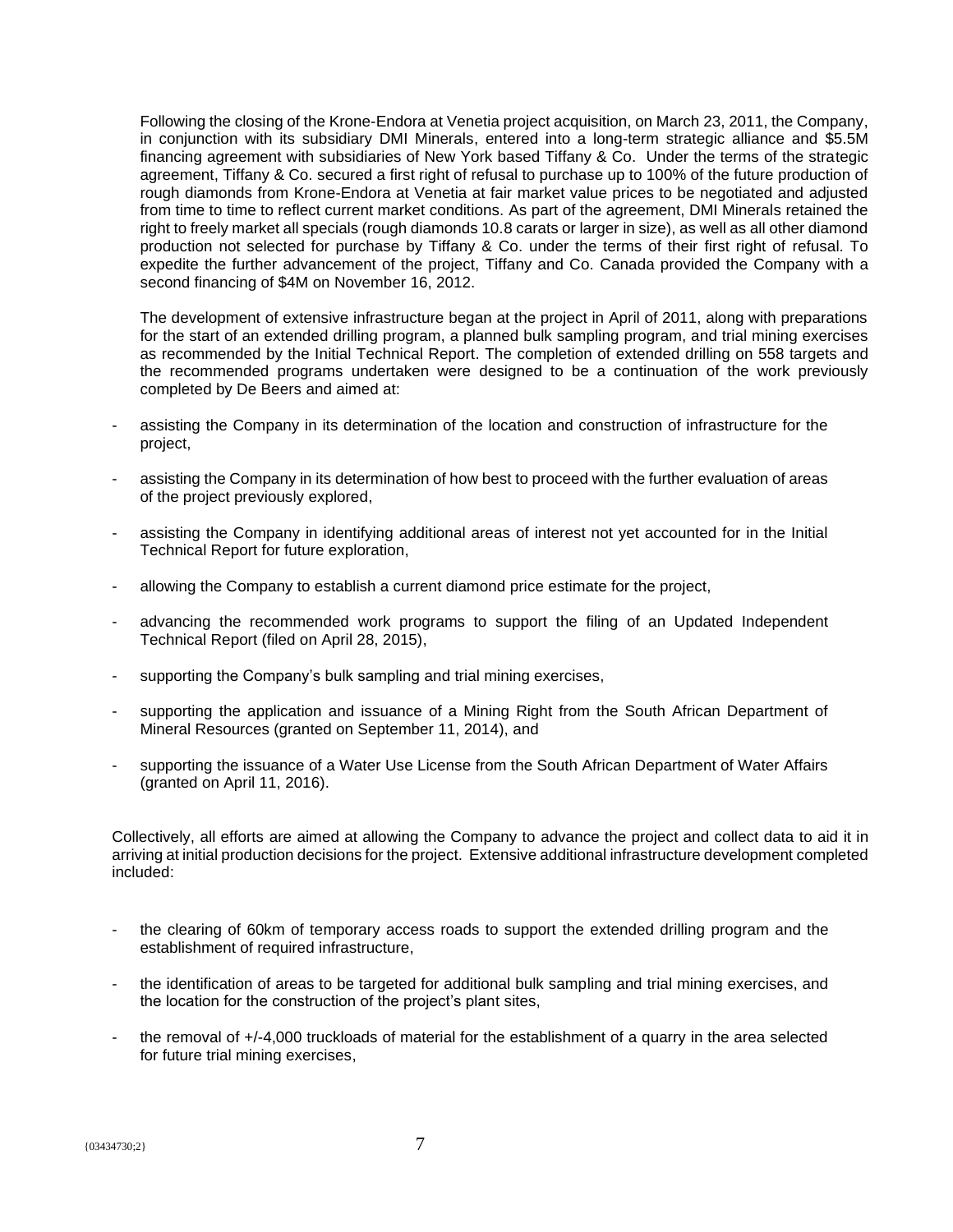- the clearing of  $\sim$  2 hectares for the construction of the plant site, the construction of fresh water and settling dams, the completion of civil engineering work, and the construction of a 5m raised wall around the plant site,
- the construction of ~20km primary access roads and bridges to support the long-term access of supplies to the project,
- the installation of ~5km of high strength electrical security fencing, automated security gates, and security checkpoint facilities,
- extensive concrete work and infrastructure for the main treatment/processing plant, operational offices, and workshops,
- the installation of seven underground water pipelines totaling  $\sim$  20km in length,
- the installation of a  $\sim$ 13km main powerline and backup diesel generators, and
- the design, development, installation and testing of the project's deposit specific in-field dry-screening and main treatment plants to support the stated objectives and continued advancement of the project.

Due to the nature of the deposit, and specifically its high percentage of sand content, extensive consideration was required and implemented in the development of the dry-screening and main treatment plants. A separate in-field dry-screening plant located near the quarry was developed to achieve the goal of dry-screening out fine materials to reduce operating costs, and to provide the additional benefit of reducing overall water consumption at the main treatment plant. The Company's dry screening plant includes a large modular in-field dry-screening system. The infrastructure includes a rotary trommel, large Dabmar Bivitec and resonance screening equipment, extensive conveyor structures, collection bins, and other supporting infrastructure designed to screen out -1.0mm fines material prior to the delivery of the remaining material for final processing at the main treatment plant. Recent expansion and refinement of the quarrying and dry-screening operations has been undertaken to provide for even greater efficiencies and volumes, and to further increase the targeted removal of fines material from 45% to 60% through the dryscreening process. The main treatment plant has also undergone significant expansion and refinement, as has the project's final recovery facilities.

In fiscal 2018, the ongoing testing and commissioning of these expanded quarrying and dry-screening operations and indicated enhancement initiatives provided an increase in overall dry-screening capacities and operational efficiencies; however, problems in the recovery of wastewater from the project's settling dams due to the increased volume of fines being liberated at the main treatment plant were evident when operating at high volume. This negatively impacted operations overall and the incidental recovery of diamonds during the fiscal year, as operations and processing were periodically slowed or halted completely to reduce volumes of material being pumped into the project's rehabilitation/settling dams. Extensive testing of both the project's water and deposit material were completed and based on the recommendations of Company consultants and industry experts, the Company elected to implement further refinements to the project's dry-screening plant to enhance the liberation and the removal of fines through added crushing and screening. The Company chose to significantly enhance its operational team in 2019 and 2020, and various other refinements continue to be evaluated and tested to allow the Company to continue to maximize processing volumes and efficiencies at the project. All efforts underway are designed to support the further advancement of the project and the recommendations of the Updated Technical Report and aid the Company in arriving at initial production decisions for the project.

The Company has placed significant focus and emphasis on the successful closing, financing, and advancement of the Krone-Endora at Venetia project over a period of several years and currently views this project as its most significant business opportunity in the short-term. Building upon the success of the Krone-Endora acquisition, the related Tiffany & Co. strategic alliance and financing, and the collective experience of the Company's new management personnel, the Company also continues the process of identifying and evaluating both the full potential of the Krone-Endora at Venetia project, as well as other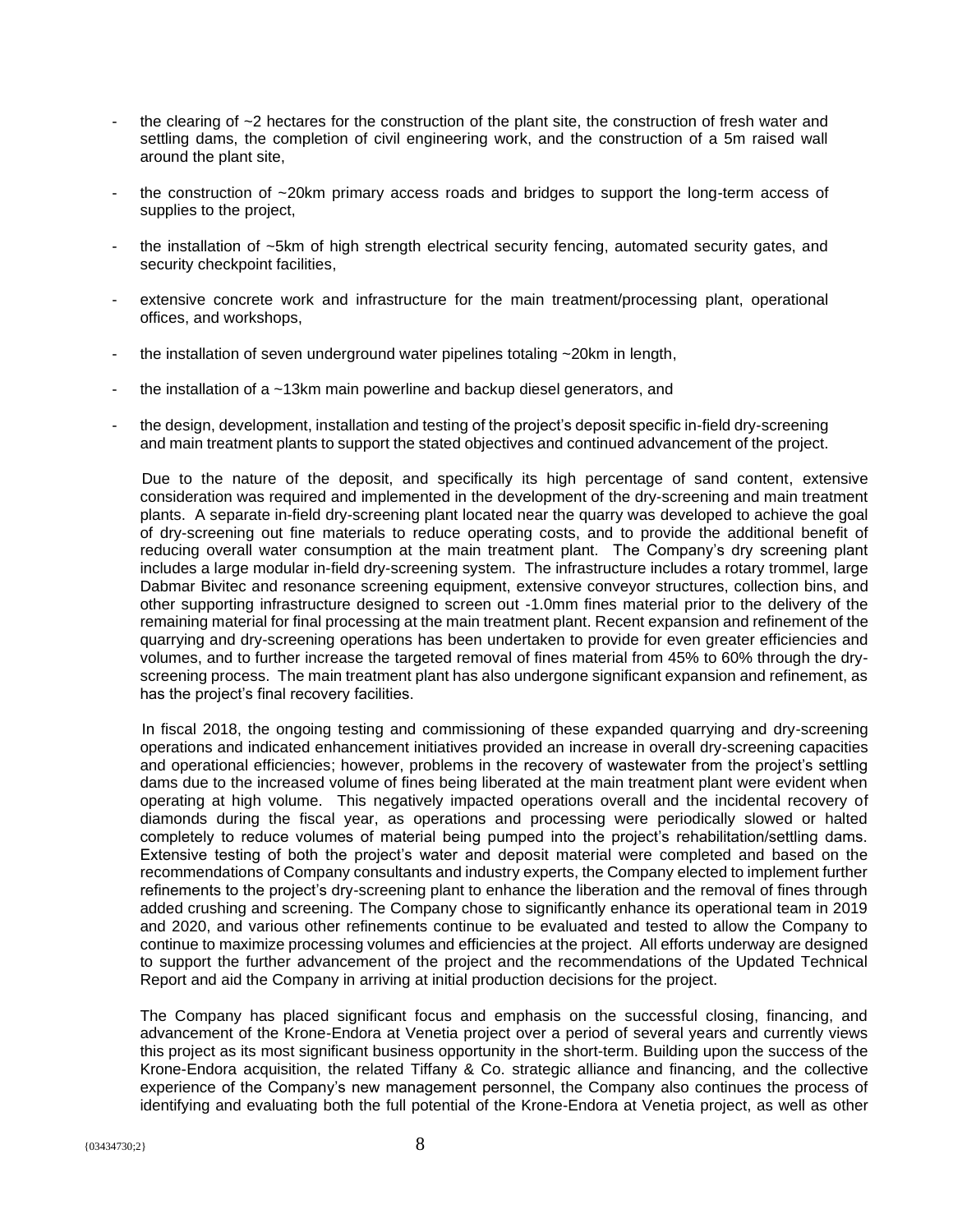diamond mining opportunities with a view towards new acquisitions, development, and production opportunities.

# **DMI Diamonds South Africa (Pty) Limited ("DMI Diamonds")**

DMI Diamonds is the Company's 100% owned South African subsidiary used as the Company's main corporate entity to support its South African operations. As part of the Company's ongoing efforts to identify, acquire, and develop production-based projects, DMI Diamonds continuously evaluates and provides production support and equipment to various potential and ongoing projects within South Africa.

# **MANAGEMENT AND CAPABILITIES**

There were no changes to the Board of Directors. Mr. Dean H. Taylor remains a director and the Company's President and Chief Executive Officer, and Dr. Kurt Petersen remains the Company's Chief Operating Officer. The Company's Board of Directors consist of the Company's CEO, Mr. Dean Taylor (Chairman), the Company's CFO, Mr. Darren Vucurevich, world renowned kimberlite expert and professor Dr. Stephen E. Haggerty, and corporate executive Mr. Sheldon Nelson.

The Company has developed extensive relationships with several industry leaders and employs the services of many of the same professional consulting firms which support the ongoing projects of large mining companies worldwide. These relationships assist the Company in its ability to successfully and cost effectively evaluate, plan, and execute on potential projects. The Company has ongoing access to an established operational team of well-trained service providers and suppliers in South Africa.

# **SOUTH AFRICAN MINING CHARTER – BLACK ECONOMIC EMPOWERMENT (BEE)**

In October 2002, with the support of all mining houses and labor unions concerned, the Broad-Based Socio-Economic Empowerment ("BEE") Charter was introduced by the South African Cabinet. This Charter called for certain ownership and management goals in the mining industry for the benefit of historically disadvantaged South Africans within five years. These objectives have been set with the goal of providing equitable access to the nation's vast mineral resources for all South Africans. Many of these historically disadvantaged people are well-qualified, skilled workers already in the field and provide a wealth of opportunity for junior companies such as Diamcor. The advent of a new democratic constitution in South Africa has resulted in significant changes and restructuring of what was once referred to as the "big six" mining houses which traditionally controlled mining production and mineral rights within the region. New legislation has seen the phasing out of this past oligarchy and a shift of focus towards the government accommodating small mining companies and creating various opportunities for junior operations to prosper and grow when affiliated with successful Black Empowerment Partners.

On March 5, 2008, the Company announced a formal joint venture partnership with well-established South African BEE group Nozala. This partnership is currently reflected in the Diamcor South African subsidiary, DMI Minerals, which was formed to pursue diamond mining projects with near-term production potential within South Africa which fit within the Company's stated focus and strategy. Under the terms of the joint venture, which exceed the stated requirements of the BEE charter in South Africa, Diamcor retained a 70% direct ownership in the DMI Minerals subsidiary, with Nozala acquiring a 30% direct shareholder ownership interest. Operationally, expenses charged to the development of any projects held by the entity, and the profits generated, will be similarly proportional. The Company considers this joint venture to be a significant achievement because not only is Nozala a respected and established BEE group representing the interests of some estimated 500,000 rural women shareholders, but it is also a well-respected corporate entity in the South African business community. These attributes have the potential to enhance the Company's ability to achieve its stated growth objectives of securing additional projects within South Africa in a corporately responsible way.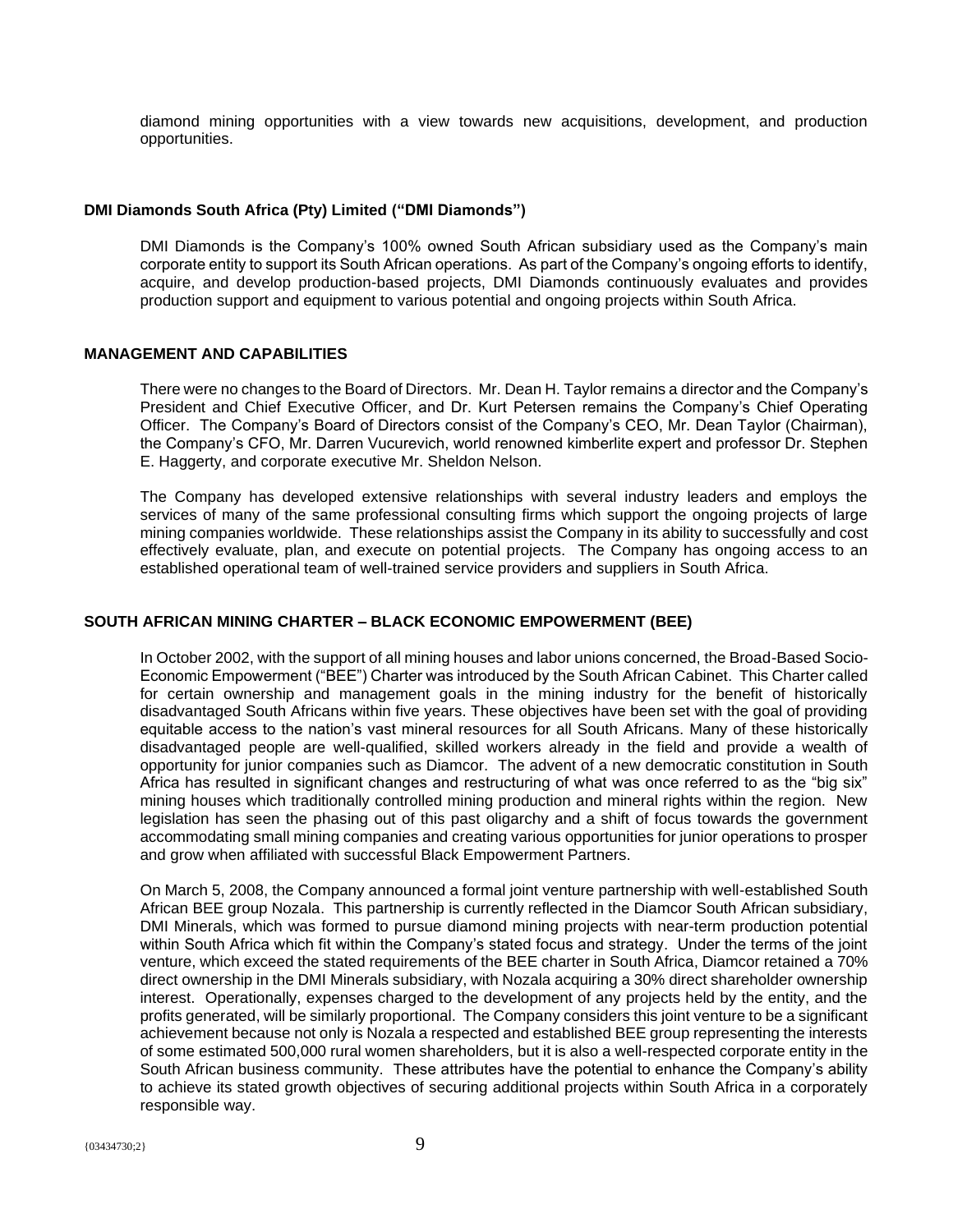The Company has gained considerable insight into the workings of the new BEE Charter, as well as the government expectations and requirements, through its previous operational history. The Company believes that well-organized BEE groups can provide value to the Company through their investment, professional affiliations, corporate knowledge, the management of BEE objectives and the assurance that a meaningful broad-based benefit is achieved by their involvement. The Company has chosen to align itself only with groups which demonstrate a proven track record and ability to achieve these government mandated objectives, which in turn will enhance the Company's ability to achieve its growth objectives by participating in the higher profile acquisitions where Corporate Social Responsibility (CSR) objectives are of paramount importance.

| December 31, 2021                            |                                    |            |    |                                |    |             |    |             |  |
|----------------------------------------------|------------------------------------|------------|----|--------------------------------|----|-------------|----|-------------|--|
|                                              | Three months ended.<br>December 31 |            |    | Fiscal year ended.<br>March 31 |    |             |    |             |  |
|                                              |                                    | 2021       |    | 2020                           |    | 2021        |    | 2020        |  |
| Revenues                                     | \$                                 | 1,315,393  | \$ | 137,565                        | \$ | 1,512,265   | \$ | 3,963,784   |  |
| <b>Total Expenses</b>                        |                                    | 1,926,556  |    | 1,260,611                      |    | 3,356,364   |    | 6,891,721   |  |
| Net (Loss) for Period                        |                                    | (939, 916) |    | (1, 417, 881)                  |    | (3,437,854) |    | (3,570,463) |  |
| Net (Loss) per Share (Basic)                 |                                    | (0.01)     |    | (0.02)                         |    | (0.05)      |    | (0.05)      |  |
| Cash Flow From (Used in) Operations          |                                    | (559, 991) |    | (1,370,648)                    |    | (1,410,940) |    | (1,225,347) |  |
| Cash and Cash Equivalents (End of<br>Period) |                                    | 596,319    |    | 215,734                        |    | 257,133     |    | 32,087      |  |
| Assets                                       |                                    | 8,074,273  |    | 8,327,492                      |    | 9,149,651   |    | 9,019,048   |  |
| <b>Dividends</b>                             |                                    | Nil        |    | Nil                            |    | Nil         |    | Nil         |  |

# **SELECT FINANCIAL DATA AND HIGHLIGHTS**

# **QUARTERLY RESULTS ANALYSIS**

#### *Revenue*

The Company generated revenues of \$1,315,393 from operations in the interim period ended December 31, 2021, as government mandated COVID-19 restrictions continued to somewhat limit operations, as compared to \$137,565 for the same period in the previous year when operations were largely suspended due to COVID-19 restrictions.

The Company realized \$7,691 from interest and other income (\$6,978 – 2020) during the period.

# *Cost of Sales or Operating Expenses*

Operating expenses were comprised primarily of labour, management, contracted labour and equipment, utilities, fuel, and other expenses incurred at the project, including efforts surrounding the advancement of planned upgrades aimed at increasing processing volumes and efficiencies. Typically, the most significant of these operating expenses is attributable to heavy equipment and diesel fuel costs associated with the trial mining operations. During the interim period ended December 31, 2021, the Company continued to operate on a reduced level while advancing the announced two phase expansion of processing facilities,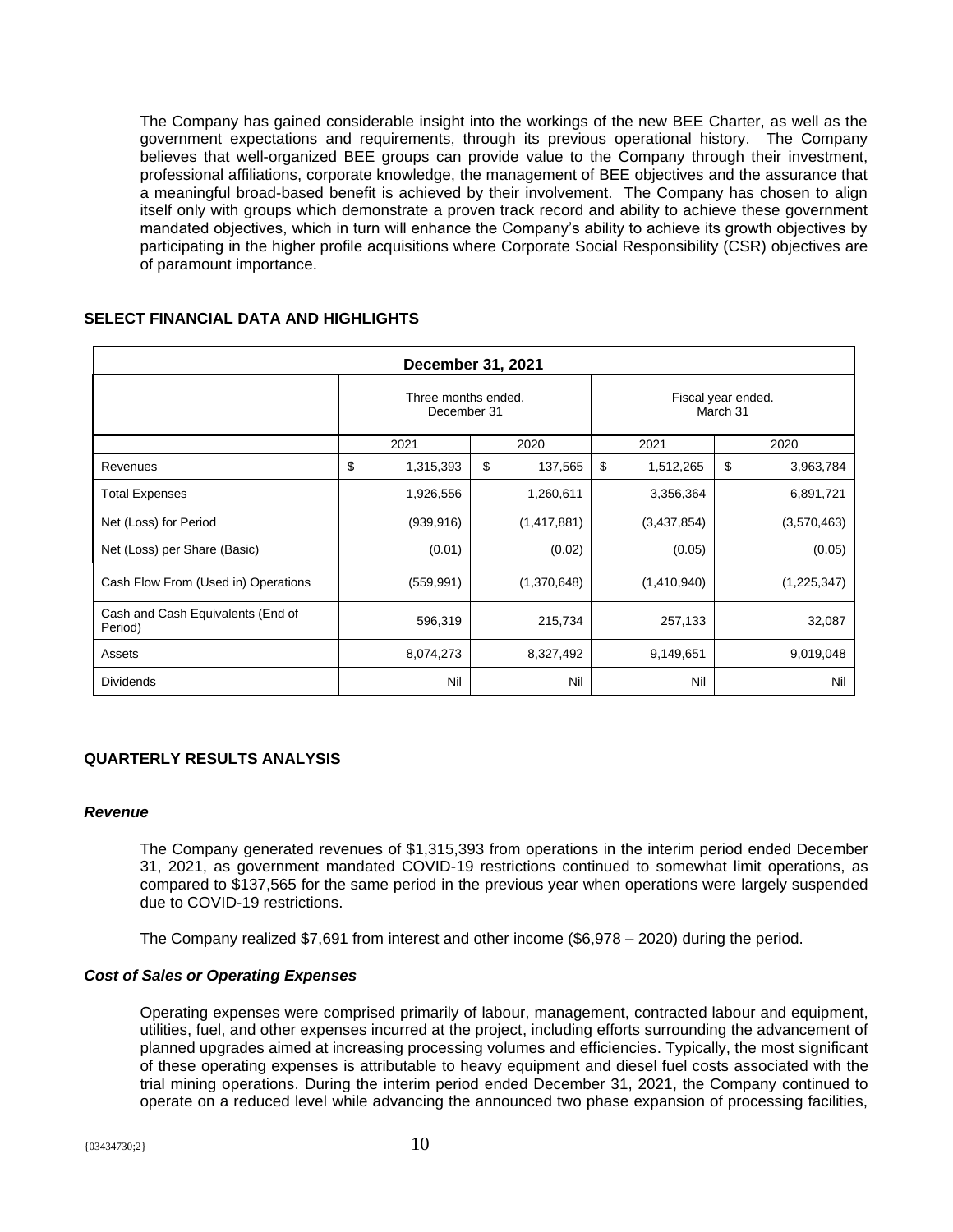and incurred operating expenses of \$1,374,301, compared to \$385,846 for the same period in the previous year when operations were suspended due to COVID-19 restrictions.

# *General and Administrative Expenses*

Total general and administrative expenses for the interim period ended December 31, 2021 decreased to \$552,255 as a result of operational changes relating to COVID-19 restrictions, compared to \$874,765 in the same period in the previous year. Salaries and wages contributed to this, being reduced to \$113,119 for the interim period ended December 31, 2021, compared to \$305,437 for the same period in the previous year. Expenses associated with consulting fees were also decreased to \$46,500 (\$117,700 -2020), while office costs increased to \$80,289, as compared to \$63,041 for the same period in the previous year. Professional fees mainly associated with resumption of operations and expansion efforts were recorded at \$26,383 for the period. Promotion and investor relations expense of \$10,187 was recorded during the period (\$49,076 – 2020), however this reduction was the result of a credit being applied during the interim period as the Company continued to expanded its efforts to raise awareness with respect to the Company's near-term and future operational plans. Transfer agent and regulatory fees were reduced to \$14,240 (\$24,763 -2020), share based compensation remained at \$Nil (\$Nil -2020), and travel increased to \$47,720 (\$34,808 – 2020) due to the opening of global travel and increased efforts to provide all stakeholders with awareness of the past effects of COVID-19 and ongoing operational plans. The Company and senior Management remained committed to managing its resources carefully, and conserving cash, while continuing to advance the planned expansions and return to operations. The Company will also continue placing due consideration on the remaining uncertainties associated with the ongoing COVID-19 pandemic.

# *Net Earnings*

The Company recorded a net loss before tax of \$939,916 (\$1,417,881 – 2020) for the interim period ended December 31, 2021.

|                                 | $Dec-21$   | Sept-21    | June-21    | Mar-21     | $Dec-20$      | Sept-20    | Jun-20    | Mar-20      |
|---------------------------------|------------|------------|------------|------------|---------------|------------|-----------|-------------|
| Gross Revenue                   | 1,315,393  | 1.358.530  | 1.467.105  | 1.035.420  | 137.565       | 339.280    | nil       | 211,214     |
| Total Expenses                  | 1,926,556  | 1,551,482  | 2,351,618  | 1,282,920  | 1.574.566     | 966.074    | 750.235   | 1,400,681   |
| Net (Loss) for Period           | (939, 916) | (525, 876) | (844, 899) | (654, 470) | (1, 417, 881) | (621, 016) | (744.487) | (1,078,330) |
| Net (Loss) per<br>Share (Basic) | (0.01)     | (0.01)     | (0.01)     | (0.01)     | (0.02)        | (0.01)     | (0.01)    | (0.01)      |

# **The following table provides a summary of the Company's financial highlights for the past eight quarters:**

# **LIQUIDITY AND CAPITAL RESOURCES**

The Company recorded negative cash flow from operating activities during the interim period ending December 31, 2021 of (\$559,991) compared to negative cash flow from operating activities of (\$1,370,648) in the previous year.

# *Cash Position*

As at December 31, 2021, the Company had:

- cash and cash equivalents of  $$596,319$   $(\$215,734 2020)$
- rough diamond inventory of \$376,623 (\$348,777 -2020)
- accounts receivable of \$61,906 (\$80,714 2020)
- prepaid expenses of \$106,298 (\$93,009 2020).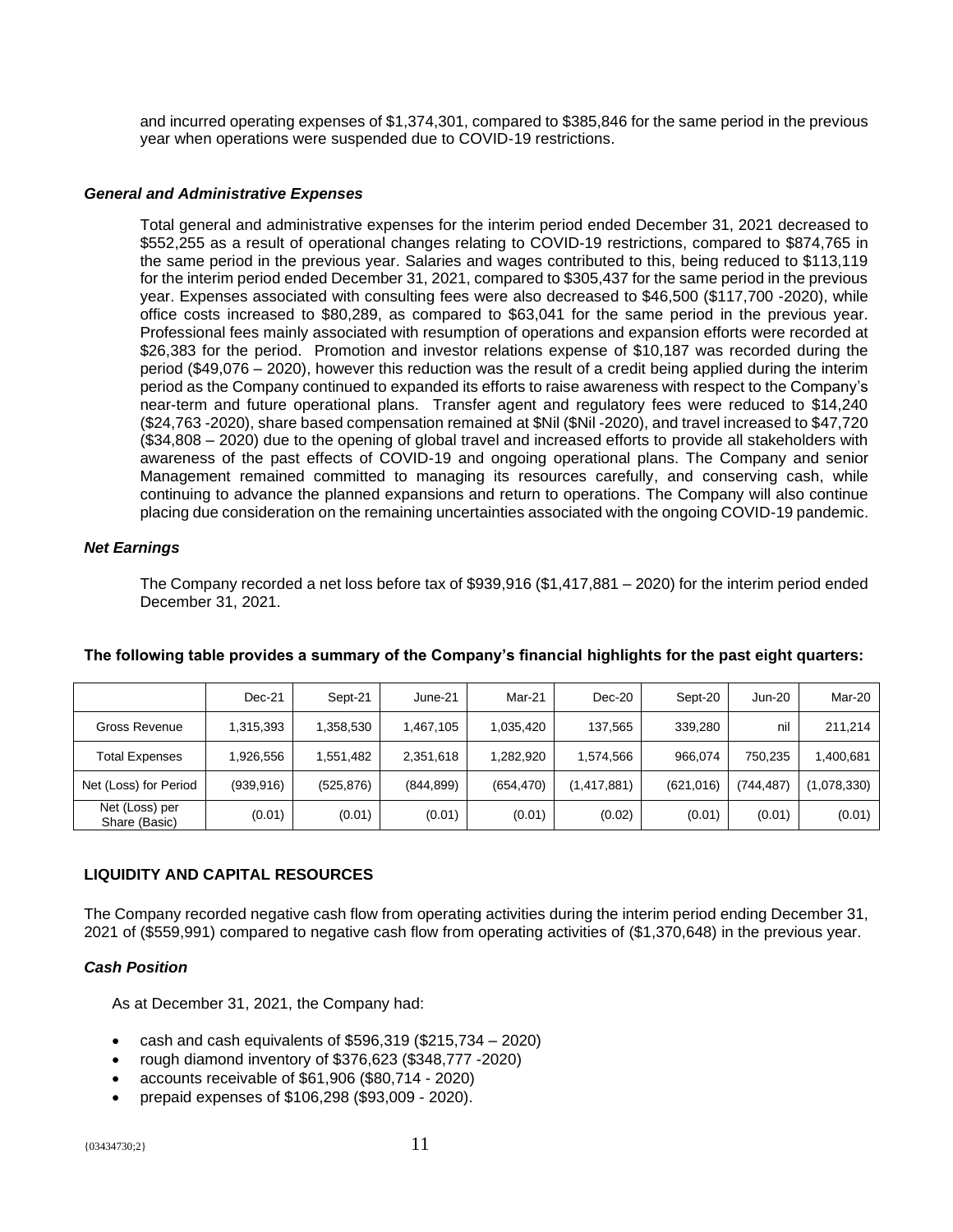The Company believes it has adequate cash, or the potential to access additional capital if required, for the continued development, commissioning, bulk sampling, and advancement of the recommended work programs, and the potential to generate future revenues from the incidental recovery and sale of rough diamonds from the combined efforts underway at the project.

A portion of the cash on hand and available for use by the Company was held in its foreign bank accounts in South Africa and is being used for the continued advancement of the Krone-Endora at Venetia project and for general corporate purposes. The Company also follows certain procedures to aid in the recovery and reinvestment of funds from its projects and inter-corporate shareholder loans.

# *Financing Activities*

Recent financings by the Company were designed to support the Company's strategy of leveraging its wellestablished operational history to identify, acquire, and develop assets which demonstrate the potential for the near-term sustained production of rough diamonds. On March 23, 2011, shortly after the closing of the acquisition of Krone-Endora at Venetia project from De Beers, the Company entered a long-term strategic alliance with Tiffany & Co. to expedite the advancement of the project. Tiffany & Co., through its Canadian subsidiary, provided the Company with \$5,500,000 in financing, which included a \$3,500,000 Term Loan and a \$2,000,000 Convertible Debenture. The Term Loan had a 5-year term and a fixed rate of interest of 7% per annum. The loan was non-amortizing for a 24-month period and no interest or principal was due until after this 24-month period, at which time interest and principal would be payable monthly in accordance with a 36-month amortization schedule. The Company retained the right to repay the Term Loan and any accrued and unpaid interest due at any time without notice or penalty. The Convertible Debenture had a term of 5 years and a fixed rate of interest of 7% per annum. Like the Term Loan, interest accrued but was not payable for the 24-month period from the date of issuance, after which time interest would become due and payable monthly. On April 8th, 2013, the Company announced that it had exercised its right to convert the principal and accrued interest into Company common shares. A total of \$2,295,920 inclusive of principal and accrued interest was converted at the stipulated price of \$0.75 per common share, resulting in the issuance of 3,061,227 Company common shares to Tiffany & Co. In April 2013, the Company commenced with repayments as per the original terms of the agreement. In December of 2014, the Company and Tiffany & Co. agreed to defer any further payments to January of 2016. At that time, a change to the interest rate associated with the facility to 9% was also agreed to by the parties. In January of 2016, the Company and Tiffany & Co. agreed to defer any further payments to July of 2016. In February 2017, the Company and Tiffany agreed to defer payments until June 2017 at which time the remaining balances associated with this loan were paid in full.

On November 16, 2012, the Company announced that it had secured an additional \$4.0M in financing from Tiffany & Co. The \$4,000,000 in financing was provided by Tiffany's subsidiary, Tiffany & Co. Canada, via a \$2,400,000 term loan and a \$1,600,000 convertible debt debenture. The Term Loan has a fixed rate of interest of 9% and secured by a promissory note which was non-amortizing until January 2015, after which time principal and interest would become payable monthly in accordance with a 36-month amortization schedule. The Company retained the right to repay the outstanding principal and any accrued and unpaid interest due under the Promissory Note at any time without notice or penalty. The Convertible Debenture had a fixed rate of interest of 9% per annum, and was non-amortizing until January 2015, following which time principal and interest would be payable monthly in accordance with a 36-month amortization schedule. The Company retained the right to repay the outstanding principal and any accrued and unpaid interest, without penalty, on not less than 30-days' notice and subject to the conversion rights contained in the Convertible Debenture. Under the conversion rights of the Convertible Debenture, Tiffany & Co. Canada may convert the principal amount of \$1,600,000, along with any accrued and unpaid interest due at that time, in whole or in part, into Class A Common Shares (the "Shares") of the Company at a conversion price of CAD \$1.60 per Share. Early in 2014, the Company and Tiffany & Co. agreed to initially defer any payments on the \$2,400,000 term loan and the \$1,600,000 convertible debenture to January 2015. In December of 2014, the Company and Tiffany & Co. agreed to further defer any payments to January of 2016, with that date subsequently revised to defer any further payments to July of 2016. In February 2017, the Company and Tiffany agreed to defer payments until June 2017 at which time the outstanding payments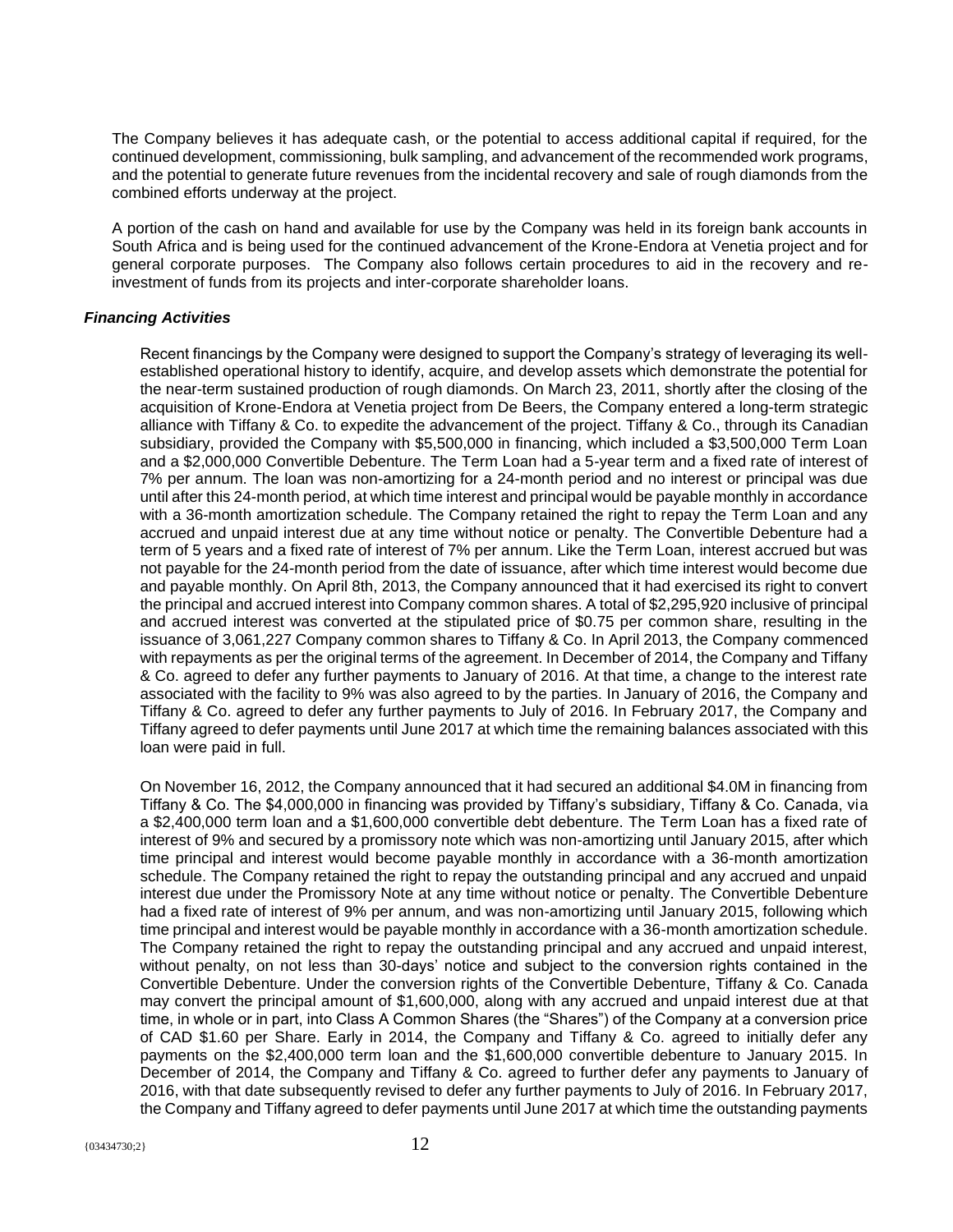were paid and scheduled payments recommenced. In September 2017, the Company and Tiffany & Co. verbally agreed to a temporary deferral of payments. The Company plans to resume payments once it is able to resume testing and commissioning exercises at increased volumes.

The Company completed a term loan financing on August 26<sup>th</sup>, 2019, which resulted in aggregate gross proceeds of CDN\$1,188,000. Term loans under the financing were unsecured and carried an annual interest rate of 7% payable at maturity, and the Company issued a total of 1,425,600 bonus common shares in its authorized share capital, along with 712,800 share purchase warrants, to the lenders pursuant to Policy 5.1 of the TSX Venture Exchange Corporate Finance Manual. The principal and interest of the term loans was due and payable on the 12-month anniversary of the closing date of August  $26<sup>th</sup>$ , 2019. Each share purchase warrant was exercisable to purchase an additional common share at a price of \$0.16 per share for a period of 12 months from the date of issue. On September 12, 2020 all the share purchase warrants expired unexercised. Certain directors and employees of the Company, including two corporate subscribers, each of which is controlled by a different director, subscribed for an aggregate of \$155,000 of the proceeds.

On September 29, 2020 the Company announced it intended to complete a convertible loan financing of up to CDN\$3,500,000. The financing would consist of unsecured convertible promissory notes having a term of two years from the date of closing and bearing interest at the rate of 10% per annum (the "Notes"). During the first year, interest would accrue and be payable at the one-year anniversary of the Note. In the second year, interest would accrue and be payable semi-annually. No principal payments would be required until maturity. The principal amount of the Notes would be convertible at the election of the noteholder into common shares of the Company at the rate of CDN\$0.07 per share in the first year and at the rate of CDN\$0.10 per share in the second year. As provided in Policy 5.2 of the TSX Venture Exchange Corporate Finance Manual, interest would be convertible at the election of the noteholder into Common Shares of the Company at the Market Price as at the time such interest becomes due and payable. In addition, subject to the exceptions noted below, the Company proposed it would issue non-transferable share purchase warrants to eligible participating investors, with each share purchase warrant entitling the holder thereof to purchase one (1) Common Share of the Company at a price of CDN\$0.15 for a period of two (2) years from the date of issuance (the "Warrants"). The number of Warrants issuable to the eligible participating investors would be equal to 20% of the number of Common Shares into which the principal amount of the investor's Note is convertible in the first year (Principal Amount  $\div$  CDN\$0.07 x 0.2). The Company also announced that it anticipated that an aggregate of approximately CDN\$900,000.00 of principal and accrued interest under the one-year term loans which matured on August 26, 2020 would be tendered into the financing and exchanged for Notes and Warrants, to the extent permitted in accordance with the policies of the TSX Venture Exchange. It was also noted that in accordance with such policies, no warrants would be issued in respect of any amount of the existing debt held by Non-Arm's Length Parties (as defined in the TSX Venture Exchange Corporate Finance Manual) that is tendered into the financing. Subsequent updates to this announced financing were dated October 20, 2020, and November 16, 2020.

On October 20, 2020, the Company announced that, pursuant to a Conditional Acceptance provided by the TSX Venture Exchange, the Company had closed an initial tranche of the convertible loan financing (the "Financing") announced in its news release of September 29, 2020. The initial tranche included subscriptions from 5 investors for aggregate gross proceeds of \$954,483. In addition to the Notes, the Company issued an aggregate of 2,727,140 Warrants to the participating investors, with the number of Warrants issued to each participating investor being equal to 20% of the number of Common Shares into which the principal amount of the investor's Note is convertible in the first year (Principal Amount ÷ CDN\$0.07 x 0.2).

On December 21, 2020, the Company announced the closing of a second and final tranche of the Financing announced in its news release of September 29, 2020, for additional gross proceeds totalling CDN\$2,001,708 resulting in total gross cash and debt proceeds from the Financing of CND\$2,956,208. Of the total gross proceeds from the financing of CND\$2,956,208.00, an amount of CDN\$1,416,112.00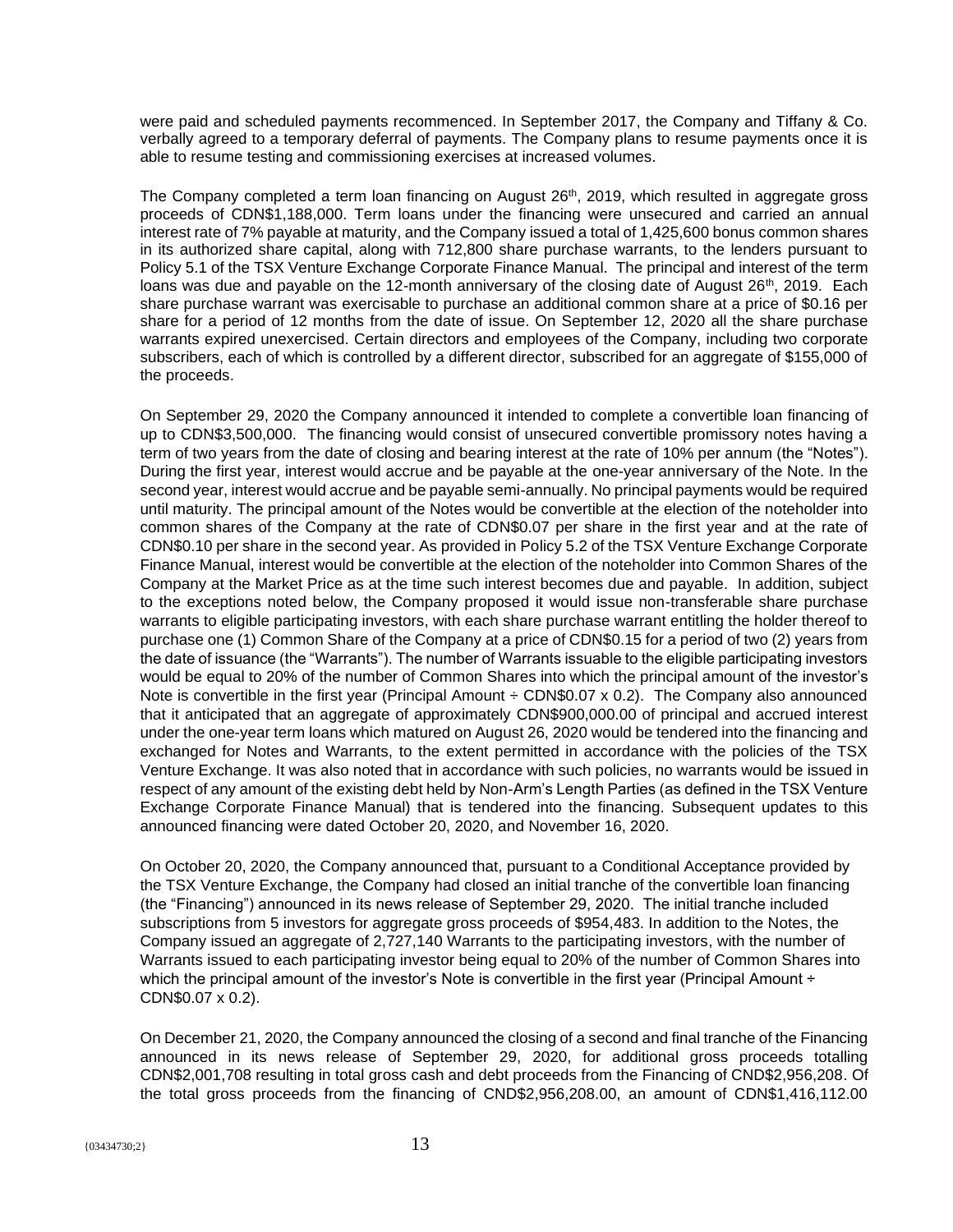representing principal and accrued interest under the one-year term loans which matured on August 26, 2020, and other outstanding debts (the "Existing Debt") were tendered into the Financing and exchanged for Notes and Warrants, to the extent permitted in accordance with the policies of the TSX Venture Exchange. In accordance with applicable TSX Venture Exchange policies, no Warrants were issued in respect of any amount of Existing Debt held by Non-Arm's Length Parties (as defined in the TSX Venture Exchange Corporate Finance Manual) that was tendered into the Financing. In addition to the Notes, the Company has issued an aggregate total of 8,171,335 Warrants to the participating investors and agents, with the number of Warrants issued to each participating investor being equal to 20% of the number of Common Shares into which the principal amount of the investor's Note is convertible in the first year (Principal Amount  $\div$  CDN\$0.07 x 0.2). As part of the final closing the Company paid a finder an aggregate cash commission of \$2,450.00 representing 7% of the gross proceeds introduced to the Company by the finder and issued an aggregate of 42,000 non-transferable finder's warrants. Each finder's warrant entitles the holder to purchase one share of the Company at an exercise price of CND\$0.15 for a period of up to 24 months. The Company subsequently received approval on the financing from the TSX Venture Exchange on December 23, 2020.

On January 6, 2021, an investor in the convertible loan financing announced on December 21, 2020, converted the principal of their Note into 3,571,428 Common Shares of the Company as per the conversion terms of the Note.

On January 11, 2021, the Company announced that, pursuant to a Conditional Acceptance provided by the TSX Venture Exchange, the Company had closed a follow-on convertible loan financing round (the "Followon Financing") on substantially the same terms as the earlier convertible loan financing as announced in its news release of December 21, 2020. The Company closed the Follow-on Financing for aggregate gross cash proceeds totalling CDN\$419,980. In addition to the promissory notes (the "Notes") under the Followon Financing, the Company issued an aggregate total of 1,199,998 non-transferable share purchase warrants to the participating investors, with each share purchase warrant entitling the holder thereof to purchase one (1) Common Share at a price of CDN\$0.15 for a period of two (2) years from the respective dates of issuance (the "Warrants"). The number of Warrants issued to each participating investor is equal to 20% of the number of Common Shares into which the principal amount of the investor's Note is convertible in the first year (Principal Amount  $\div$  CDN\$0.07 x 0.2). The Company subsequently received approval on the financing from the TSX Venture Exchange on January 14, 2021.

On February 12, 2021, an investor in the convertible loan financing announced December 21, 2020, converted the principal of their Note into 500,000 Common Shares of the Company as per the conversion terms of the Note.

On June 4, 2021, the Company announced it intended to reprice 2,857,975 of the Company's outstanding warrants expiring on June 20, 2021, and 1,755,157 of the Company's outstanding warrants expiring on August 29, 2021. These warrants were issued pursuant to a Private Placement financing by the Company completed in 2 tranches on June 20, 2018, and August 29, 2018, respectively, each with an original exercise price of \$0.60 (the "Warrants"). The Company announced it intended to amend these Warrants to have an exercise price of \$0.30 per Warrant and to be extended for up to a year from the current applicable expiry date. As the amended exercise price would be below the Market Price for the originating Private Placement, in accordance with Section 3 of Policy 4.1 of the TSX Venture Exchange Corporate Finance Manual, the Warrants would also be amended to include an accelerated expiry clause such that the exercise period of the Warrants will be reduced to 30 days if, for any ten consecutive trading days during the unexpired term of the Warrant (the "Premium Trading Days"), the closing price of the Company's shares is no less than \$0.375. The repricing of the Warrants and extension of the expiry date of the Warrants was subject to TSX Venture Exchange approval and all applicable securities laws and on July 26, 2021, the Company received approval from the TSX Venture Exchange to the amended warrant terms.

On July 2, 2021, an employee exercised 70,000 options at a price of \$0.11.

On August 10, 2021, a director exercised 275,000 options at a price of \$0.11.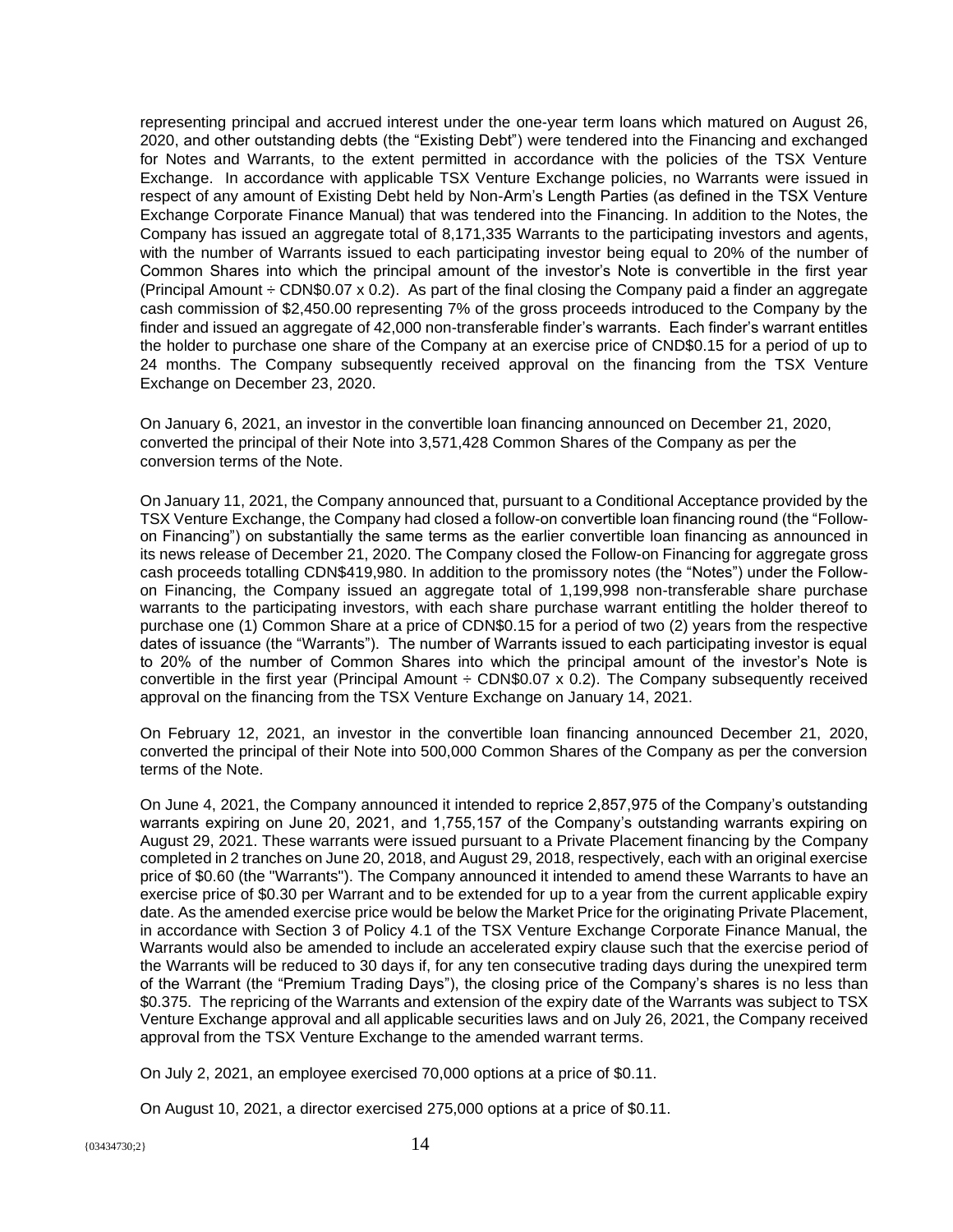On October 21, 2021, the Company announced that further to the warrant amendments announced in the Company's news releases dated June 4, 2021, and August 6, 2021, the required accelerated expiry provision in the amended warrant terms was triggered by virtue of the closing price of the Company's shares having exceed \$0.375 for 10 consecutive trading days on October 19, 2021. Accordingly, in keeping with TSX Venture Exchange policy, a reduced exercise period of 30 days began on October 21, 2021. As a result, any amended warrants not exercised by the investors would expire at 5:00 pm PST on November 20, 2021.

Subsequent to the announcement on October 21, 2021, 25 investors holding the amended warrants elected to exercise in total 4,129,560 warrants at a price of \$0.30 prior to the expiry of November 20, 2021. 483,571 warrants expired unexercised.

On December 16, 2021, a consultant exercised 1,250,000 options at a price of \$0.11.

During the interim period ended December 31, 2021, 11 investors in the convertible loan financings converted the principal of their Notes into 33,315,067 Common Shares of the Company as per the conversion terms of the Notes.

During the interim period ended December 31, 2021, 4 investors in the convertible loan financings elected to exercise in total 384,535 warrants at a price of \$0.15.

During the interim period ended December 31, 2021, 6 investors in the convertible loan financings elected to apply accrued interest earned to exercise in total 295,397 warrants at a price of \$0.15.

#### *Working Capital.*

As of December 31, 2021, the Company had negative working capital of \$35,865 as compared to working capital of \$416,173 on December 31, 2020, with working capital being calculated based on current assets less current liabilities and the current portion of long term debt.

# *Future Capital Requirements.*

The Company has incurred losses since its inception. However, given the Company's closing of the Krone-Endora at Venetia project acquisition, its successful recent financings, the successful advancement of the project, the continued work on the upgrades, expansion, and commissioning of the modular plants at the project, the initial sales of rough diamonds incidentally recovered from the ongoing commissioning and testing exercises, the successful granting of the required Mining Right by the South African Department of Mineral Resources, and the successful granting of a Water Use License by the South African Department of Water Affairs, the Company anticipates it has the potential ability to finance the recommended bulk sampling and large-scale trial mining operations underway which are designed to aid the Company in arriving at an initial production decision for the Krone-Endora at Venetia project. Its ability to continue as a going concern will depend on the results of its operations, its ability to become profitable through the continued sale of rough diamonds and / or its ability to raise additional capital.

There can be no assurance that the Company will be able to secure sufficient incidental recoveries, or sell rough diamonds, or continue to raise funds, in which case the Company may be unable to meet its obligations. Should the Company be unable to realize its assets and discharge its liabilities in the normal course of business, the net realizable value of its assets may be materially less than the amounts recorded on the balance sheets.

# **OFF-BALANCE SHEET ARRANGEMENTS**

The Company has no off-balance sheet arrangements.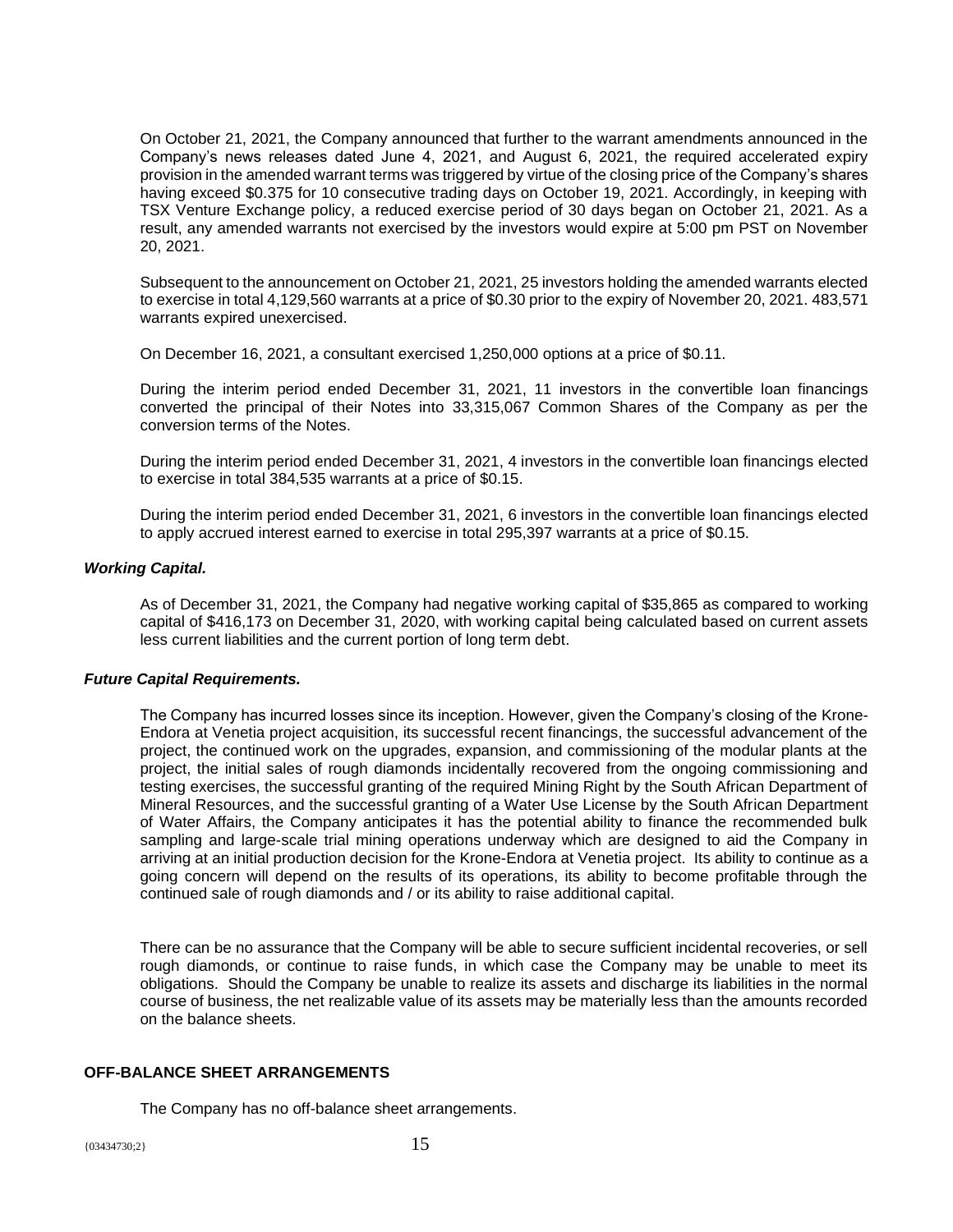# **CONTRACTUAL OBLIGATIONS**

The Company has a commitment to lease office space at a rate of \$3,609 per month. The minimum lease payments under this lease are \$43,308 per year.

# **SIGNIFICANT ACCOUNTING JUDGMENTS, ESTIMATES AND ASSUMPTIONS**

The preparation of the Company's consolidated financial statements in conformity with IFRS requires management to make judgments, estimates and assumptions that affect the reported amounts of assets, liabilities and contingent liabilities at the date of the consolidated financial statements and reported amounts of revenues and expenses during the reporting period. Estimates, judgements, and assumptions are continuously evaluated and are based on Management's experience and other factors, including expectations of future events that are believed to be reasonable under the circumstances. However, actual outcomes can differ from these estimates. Information about significant areas of estimation uncertainty considered by Management in preparing the consolidated financial statements are described below.

#### *Production start date*

The Company assesses the stage of its mine under development to determine when the mine moves into the production phase, this being when the mine is substantially complete and ready for its intended use. The Company considers various relevant criteria to assess when the production phase is considered to have commenced. At this point, all related amounts are reclassified from 'Mines under construction' to 'Producing mines' under 'Property, plant and equipment'. Some of the criteria used to identify the production start date include, but are not limited to:

- Level of capital expenditure incurred compared with the original construction cost estimate.
- Ability to produce diamonds in saleable form; and,
- Ability to sustain ongoing production of diamonds.

When a mine development project moves into the production phase, the capitalization of certain mine development costs ceases and costs are either regarded as forming part of the cost of inventory or expensed, except for costs that qualify for capitalization relating to mining asset additions or improvements, or mineable reserve development. It is also at this point that depletion commences.

#### *Recovery of deferred tax assets*

Judgment is required in determining whether deferred tax assets are recognized on the consolidated statement of financial position. Deferred tax assets, including those arising from un-utilized tax losses, require Management to assess the likelihood that the Company will generate taxable earnings in future periods, in order to utilize recognized deferred tax assets. Estimates of future taxable income are based on forecasted cash flows from operations and the application of existing tax laws in each jurisdiction. To the extent that future cash flows and taxable income differ significantly from estimates, the ability of the Company to realize the net deferred tax assets recorded at the reporting date could be impacted. Additionally, future changes in tax laws in the jurisdictions in which the Company operates could limit the ability of the Company to obtain tax deductions in future periods.

#### *Mining property*

Title to mining properties involves certain inherent risks due to the difficulties of determining the validity of certain claims as well as the potential for problems arising from the frequently ambiguous conveyance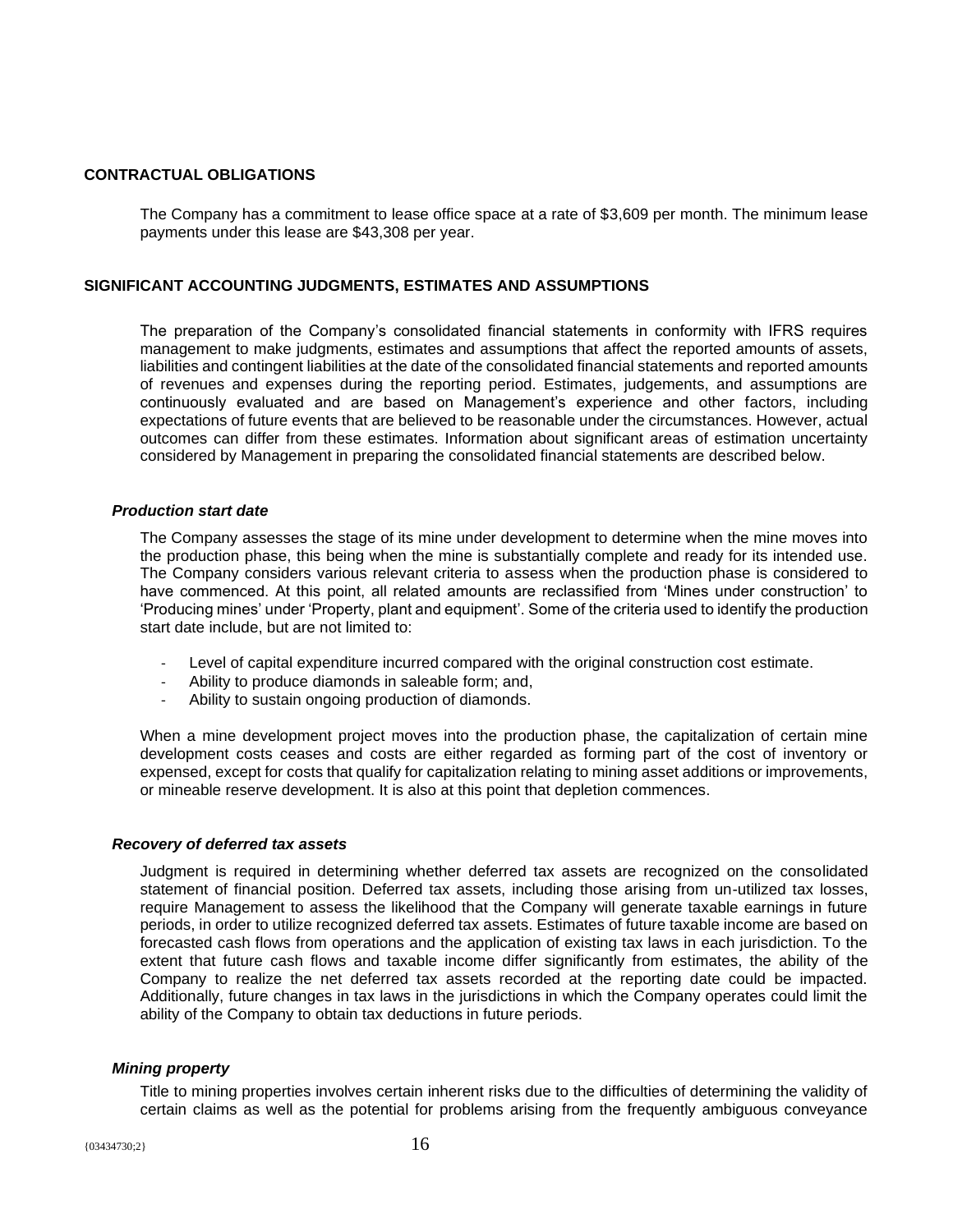history characteristic of many mining properties. The Company has diligently investigated rights of ownership of all the mineral concessions in which it has an interest and, to the best of its knowledge, all agreements relating to such ownership rights are in good standing. However, this should not be construed as a guarantee to title. The concessions may be subject to prior claims, agreements or transfers and rights of ownership may be affected by undetected defects.

# *Going concern*

The Company has experienced lower than planned revenue combined with operating losses. Management has assessed and concluded that the going concern assumption is appropriate for a period of at least twelve months following the end of the reporting period. Management applied significant judgment in arriving at this conclusion including:

- The amount of total revenue to be generated to provide sufficient cash flow to continue to fund operations and other committed expenditures.
- Ability to raise capital through private placements.
- The timing of generating those related cash flows.
- The ability to utilize existing financing facilities to support ongoing operations; and,
- The assessment of potentially discretionary expenditures that could be delayed in order to manage cash flows.

Given the judgment involved, actual results may lead to a materially different outcome.

# *Determination of cash generating units (CGU)*

The Company's assets are aggregated into CGUs for calculating impairment. CGUs are based on an assessment of the unit's ability to generate independent cash inflows. The determination of the Company's CGUs was based on management's judgment regarding shared infrastructure, geographical proximity and similar exposure to market risk and materiality. The Company has 1 CGU at December 31, 2021 (March 31, 2021 - 1 CGU).

# *Reserve and resource estimates*

Diamond reserves are estimates of the number of diamonds (expressed in carats) that can be economically extracted from the Company's mining properties. The Company does not currently have any proven diamond reserves due to the nature and type of the resource. The Company has assigned inferred resources to the project based on information compiled by appropriately qualified persons relating to the geological data on the size, depth and shape of the ore body, and requires complex geological judgments to interpret the data. The estimation of resources is based upon factors such as estimates of foreign exchange rates, commodity prices, future capital requirements, and production costs along with geological assumptions and judgments made in estimating the size and grade of the ore body. Changes in the resource estimates may impact upon the carrying value of mine development cost, mine properties, property, plant and equipment, decommissioning liability, recognition of deferred tax assets, and depreciation charges.

# *Impairment of non-financial assets*

When an impairment test is performed on an asset or a cash generating unit ("CGU"), management estimates the recoverable amount of the asset or CGU based on its fair value less costs of disposal ("FVLCD") or its value in use ("VIU"). Impairment assessments require the use of estimates and assumptions such as long-term commodity prices (considering current and historical prices, price trends and related factors), discount rates, operating costs, future capital requirements, closure and rehabilitation costs, exploration potential, reserves and operating performance. These assumptions have a significant impact on the results of impairment tests and on the impairment charge (if required) recorded in the consolidated statements of loss and comprehensive loss.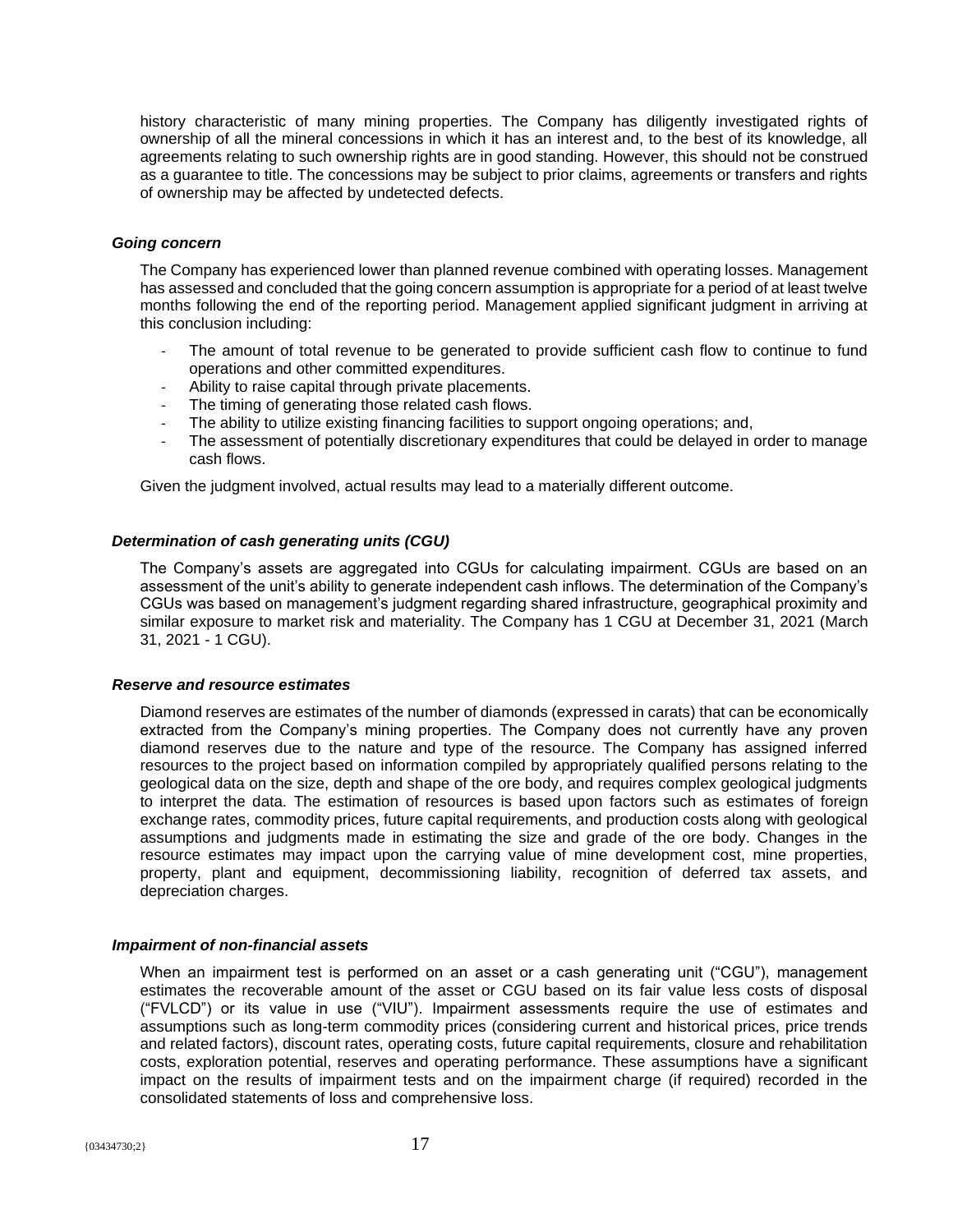#### *Decommissioning liability*

In the determination of provisions, Management is required to make a significant number of estimates and assumptions with respect to activities that will occur in the future including the ultimate amounts and timing of settlements, inflation factors, risk-free discount rates, and expected changes in legal, regulatory, environmental, and political environments. A change in any one of the assumptions could impact estimated future obligations and in return, profit, or loss, and in the case of the decommissioning liability, property, plant and equipment balances.

# *Useful life of property, plant and equipment*

Depreciation and amortization are calculated using a systematic and rational basis, which are based upon an estimate of each asset's useful life and residual value. The estimated useful life and residual value chosen are the Company's best estimate of such and are based on industry norms, historical experience, market conditions and other estimates that consider the period and distribution of future cash inflows.

#### *Non-cash stock-based compensation*

The Company measures the cost of non-cash stock-based compensation transactions with employees and warrants issued as part of an equity placement by reference to the fair value of the equity instruments. Estimating fair value for non-cash stock-based compensation transactions requires determining the most appropriate valuation model, which is dependent on the terms and conditions of the grant. This estimate also requires determining and making assumptions about the most appropriate inputs to the valuation model including the expected life, forfeiture rate, volatility, and dividend yield of the share option. The Company measures the cost of non-cash stock-based compensation transactions with consultants by reference to the fair value of the services to be performed.

#### *Inventory*

Diamonds are physically weighted and valued at the lower of cost or net realizable value. Net realizable value tests are performed at each reporting date. Net realizable value is the estimated future sales price of the product the Company expects to realize when the product is processed and sold, less estimated costs to complete production and bring the product to sale. A regular review is undertaken to determine the extent of any provision for obsolescence.

#### *Provision for expected credit losses (ECLs) of accounts receivable.*

The Company's accounts receivable is typically short-term in nature and the Company recognizes an amount equal to the lifetime already defined. The Company measures loss allowances based on historical experience and including forecasted economic conditions. The amount of ECLs is sensitive to changes in circumstances of forecast economic conditions.

# **Financial Instruments**

#### *Fair values*

IFRS defines fair value as the price that would be received to dispose of an asset or paid to transfer a liability in an orderly transaction between market participants at the measurement date. The Company classifies the fair value of the financial instruments according to the following hierarchy based on the number of observable inputs used to value the instrument.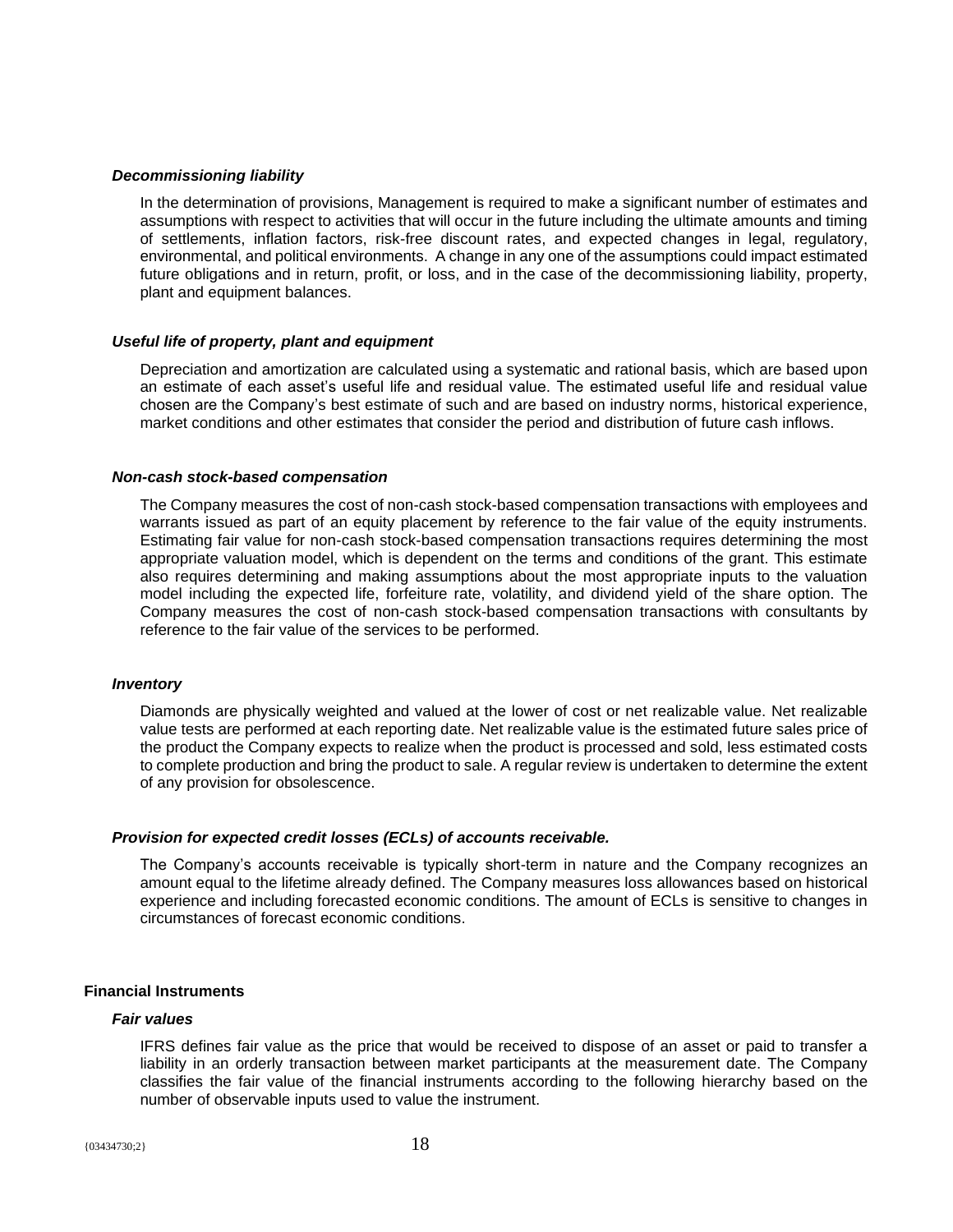- Level 1 Inputs to the valuation methodology are quoted prices for identical assets or liabilities in active markets.
- Level 2 Fair values of financial assets and liabilities in level 2 are based on inputs other than level 1. Inputs to the valuation methodology included quoted prices for identical assets or liabilities in active markets, and inputs that are observable for the asset or liability, either directly or indirectly, for substantially the full term of the financial instrument. Level 2 valuations are based on inputs, including quoted forward prices for commodities, time value and volatility factors, which can be substantially observed or corroborated in the marketplace.
- Level 3 Inputs to the valuation methodology are not based on observable market data.

The Company's financial instruments consist of cash and cash equivalents, restricted cash, accounts receivable, accounts payable, short-term debt, amounts due to Nozala Investments and long-term debt. The fair value of cash and cash equivalents and restricted cash, accounts receivable and accounts payable and short-term debt approximate their carrying values due to the short-term maturities of these items. The fair value of the Nozala Investments loan approximates the carrying value as the interest rate floats with prime. The fair value of the long-term debt approximates the carrying value as the interest rate is a market rate for similar instruments.

The Company's cash and cash equivalents and restricted cash have been assessed on the fair value hierarchy described above and are classified as Level 1.

# *Financial risks*

The Company's activities result in exposure to a variety of financial risks, including risks related to credit, market risk (currency fluctuation and interest rates) and liquidity risk.

a) Credit risk

The Company is exposed to credit risk only with respect to uncertainties as to timing and collectability of accounts receivable, cash and cash equivalents and restricted cash. The Company mitigates credit risk through standard credit and reference checks. There are no material financial assets that the Company considers past due. The Company currently holds the majority of its cash and cash equivalents and restricted cash in large financial institutions in Canada and South Africa and does not expect any significant risk associated with those deposits. The accounts receivable includes sales taxes refundable due from the Government of South Africa and Canada of \$10,585 (March 31, 2021 - \$134,244) as well as trade receivables of \$51,321 (March 31, 2021 - \$51,989). The Company does not foresee any significant risk in the collection of these accounts receivable.

The trade accounts receivable aging amounts are as follows:

|              | December 31,<br>2021 | March 31,<br>2021 |
|--------------|----------------------|-------------------|
| $0-30$ days  | \$51,321             | \$51,989          |
| 31-90 days   |                      |                   |
| $120 + days$ | ۰                    |                   |
| <b>Total</b> | \$51,321             | \$51,989          |

The maximum exposure to credit risk for the Company as at the reporting date is the carrying value of cash and cash equivalents, restricted cash and trade receivables disclosed above.

# b) Interest rate

The Company is not exposed to any material interest rate risk as the Company's long-term debt has a fixed rate of interest, except for the Nozala Investments loan and Caterpillar Financial (Note 4) which have a variable rate of interest of South African prime rate plus 3% and South African prime rate plus 2.5%. A 1% change in the South African prime rate would result in net loss increasing or decreasing by approximately \$40,000.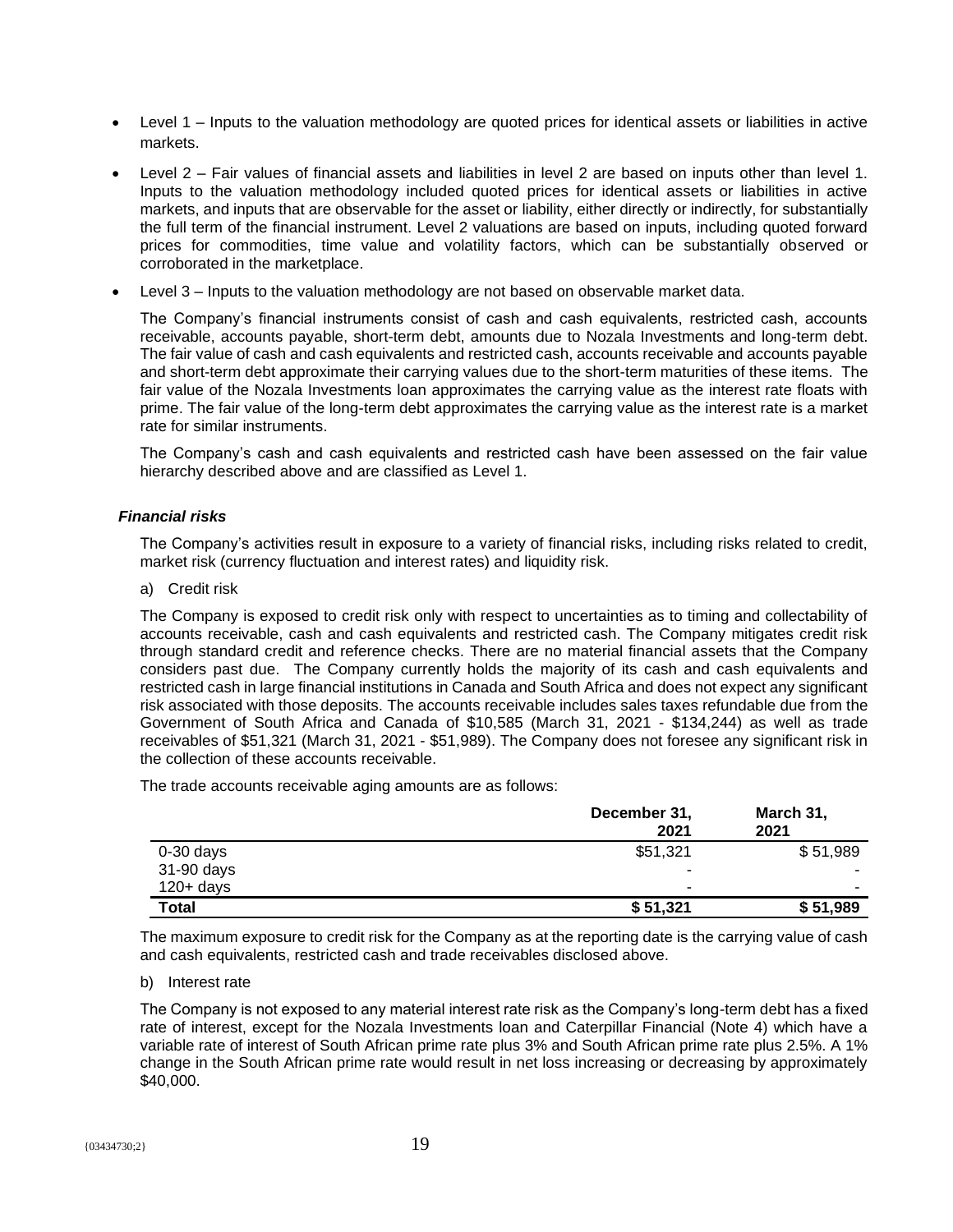# c) Foreign currency risk

The Company is exposed to financial risk arising from fluctuations in foreign exchange rates and the degree of volatility of these rates. The Company does not use derivative instruments to reduce its exposure to foreign currency risk.

The Company's subsidiaries in South Africa operate using principally the United States Dollar and the South African Rand and as such may be negatively affected by fluctuations in foreign exchange rates when translating from the currency of measurement of the Company's subsidiaries to the Company's reporting currency. The Company's monetary assets and liabilities denominated in South African Rand include:

|                                               | December 31, 2021 | March 31, 2021 |
|-----------------------------------------------|-------------------|----------------|
| Cash and cash equivalents and restricted cash | \$1,020,938       | \$908,651      |
| Accounts receivable                           | 51.321            | 181,366        |
| Accounts payable                              | 566.538           | 369.780        |
| Long-term debt                                | 3.352.866         | 4,262,380      |

A 5% change in the South African Rand would result in total net loss increasing or decreasing by approximately \$25,000.

# d) Liquidity risk

Liquidity risk is the risk that the Company will not be able to meet its financial obligations when they fall due. The Company manages this risk through management of its cash flow from operations and its capital structure. Based on senior Management's and the Board of Directors' review of ongoing operations, the Company may revise timing of capital expenditures, bank loans, including project specific loans, or issue equity or a combination thereof.

The Company's current financial liabilities of \$7,702,612 are payable within one year. The Company enters contractual obligations in the normal course of business operations. Management believes the Company's requirements for capital expenditures, working capital and ongoing commitments (including long-term debt) can be financed from existing cash, issuing equity, cash flow provided by operating activities, existing bank loans and by acquiring new project loans.

The table below summarizes the maturity profile of the Company's financial liabilities as at December 31, 2021 based on contractual undiscounted payments:

|                           | <b>Current</b>           | 2023<br>Fiscal | <b>Fiscal 2024</b> | <b>Thereafter</b> |
|---------------------------|--------------------------|----------------|--------------------|-------------------|
| Accounts payable          | \$1,177,011              | ۰              | -                  |                   |
| Long-term debt            | 6,525,601                | 463.941        | 40.000             |                   |
| Short term debt           | -                        |                | -                  | -                 |
| Due to Nozala investments | $\overline{\phantom{0}}$ |                |                    | 1,929,564         |
|                           | \$7,702,612              | \$463,941      | \$40,000           | \$1,929,564       |

# e) Commodity price risk

Commodity price risk is the risk that the fair value or future cash flows will fluctuate because of changes in commodity prices. Commodity prices for diamonds are impacted by not only the relationship between the Canadian, United States Dollar and South African Rand, but also world economic events that dictate the levels of supply and demand. The Company is exposed to the risk of declining prices for diamonds resulting in a corresponding reduction in projected cash flow. Reduced cash flow may result in lower levels of capital being available for field activity, thus compromising the Company's capacity to grow production. The Company did not have any fixed price commodity price contracts in place as at or during the interim period ended December 31, 2021, and the year ended March 31, 2021. The Company's operational results and financial condition are largely dependent on the commodity price received for its diamond production.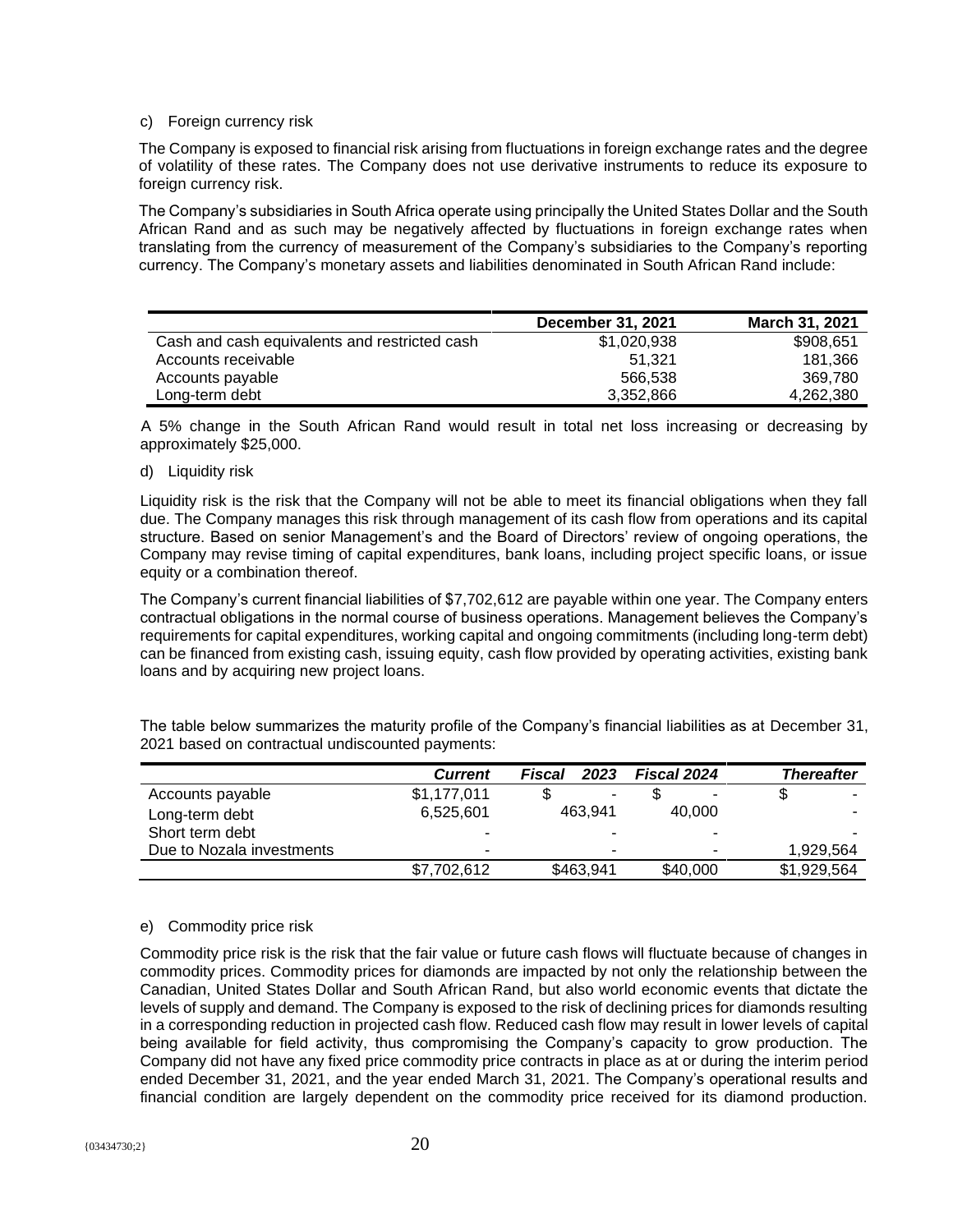Diamond prices have fluctuated widely in recent years due to global and regional factors including supply and demand fundamentals, inventory levels, economic and geopolitical factors. A 5% change in the price of diamonds would result in total net loss increasing or decreasing by approximately \$200,000.

# **RISK FACTORS RELATING TO THE COMPANY'S BUSINESS**

The Company faces several risks and uncertainties that could cause actual results or events to differ materially from those contained in any forward-looking statement. Additional risks and uncertainties not presently known to the Company or that are currently deemed to be immaterial may also impair the Company's business operations. Factors that could cause or contribute to such differences include, but are not limited to, the following:

#### *Capital Requirements*

There is no assurance that the Company will continue to be able to access the capital markets for the required funding necessary to maintain exploration properties, nor to complete any future acquisitions, or any future exploration programs. The Company may require additional capital to finance expansion or growth at levels greater than its current business plan. Insufficient capital may require the Company to delay or scale back its proposed acquisition and/or development activities.

#### *Revenues and Growth*

There are no assurances that suitable additional projects will be secured or that rough diamonds will be recovered incidentally, or at levels sufficient to sustain the Company's operations. The economics and feasibility of any potential project can be affected by many factors which may be beyond the capacity of the Company to anticipate or control. Material processing revenues and production in general are also reliant on both the quality and amount of diamond bearing material both available and being processed and the Company cannot predict with any certainty the recovery levels from a given area being worked, thus affecting revenues. This is also true of any prospective project the Company may acquire related to various other methods of diamond production.

#### *Nature of Mining*

The operation of any diamond mining project is subject to risks inherent in the mining industry, including variations in grade and other geological differences, unexpected problems associated with weather and required water, power, surface conditions, processing problems, mechanical equipment performance, accidents, labor disputes, risks relating to the physical security of the diamonds, force majeure risks and natural disasters. Such risks could result in personal injury or fatality, damage to or destruction of mining properties, processing facilities or equipment, environmental damage, delays or reductions in mining production, monetary losses, and possible legal liability.

#### *Nature of Joint Arrangement (Nozala)*

On March 5, 2008, the Company announced a formal joint venture partnership with well-established South African BEE group Nozala Investments (Pty) Ltd. This partnership is reflected in Diamcor's wholly-owned South African subsidiaries, DMI Minerals South Africa (Pty) Ltd. which was initially formed to secure diamond mining projects in South Africa. Under the terms of the joint venture in DMI Minerals, Diamcor retains a 70% direct ownership in the subsidiary with Nozala holding a 30% direct shareholder ownership interest. Operationally, expenses charged to the development of projects held by the entities, and the revenues generated, will be similarly proportional. These joint arrangements are subject to the risks normally associated with the conduct of joint ventures and similar joint arrangements. These risks include the inability to exert influence over strategic decisions, the joint venture partner's ability to provide its proportionate share of funding, the development and operation of the projects, and mineral claims.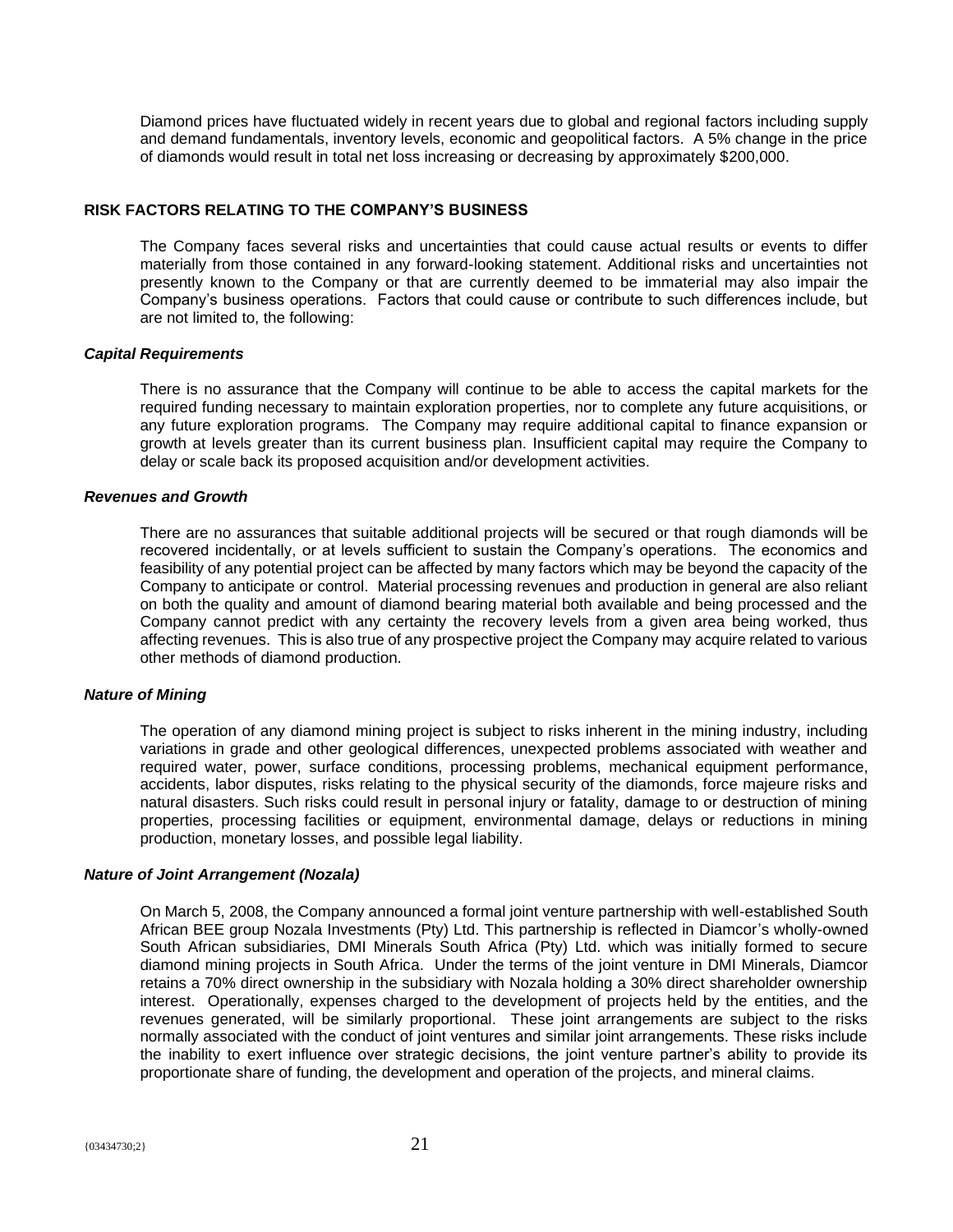# *Diamond Prices and Demand for Diamonds*

The profitability of Diamcor will be dependent upon the recovery and sale of rough diamonds, which is dependent in significant part upon the worldwide demand for, and price of, diamonds. Diamond prices fluctuate and are affected by numerous factors beyond the control of the Company, including but not limited to worldwide economic trends, particularly in the US, Japan, China and India, worldwide levels of diamond discovery and production and the level of demand for, and discretionary spending on, luxury goods such as diamonds and jewelry. Low or negative growth in the worldwide economy or the occurrence of terrorist activities or other events creating disruptions in economic growth could result in decreased demand for luxury goods such as diamonds, thereby negatively affecting the price of diamonds. Similarly, a substantial increase in the worldwide level of diamond production could also negatively affect the price of diamonds. In each case, such developments could materially adversely affect the Company's results of operations.

# *Currency Risk*

Currency fluctuations may affect the Company's financial performance. Diamonds are sold throughout the world based principally on the US dollar price. The Company reports its financial results in Canadian dollars and a majority of its costs and expenses are incurred in either Canadian dollars or the South African Rand. The Company's South African subsidiaries operate using principally the US dollar and the South African Rand and, as such, may be negatively affected by fluctuations in foreign exchange rates when translating from the currency of measurement of the Company's subsidiary to the Company's reporting currency. The appreciation of the Canadian dollar against the US dollar, and the depreciation of such other currencies against the US or Canadian dollar, therefore, may increase expenses and the amount of the Company's liabilities relative to revenue.

# *Licenses and Permits / (Rights)*

There are inherent risks involved in operating in foreign countries, including stringent environmental and permitting / rights issues. The mineral rights at the Krone-Endora at Venetia project, pending acquisitions, and future exploration on certain properties requires licenses and permits from the South African government. There can be no guarantee that the Company will be able to renew these licenses or obtain or maintain all other necessary licenses and permits that may be required to maintain operations or to further explore and develop certain properties. Title to mining properties involves certain inherent risks due to the difficulties of determining the validity of certain claims as well as the potential for problems arising from the frequently ambiguous conveyance history characteristic of many mining properties.

#### *Regulatory and Environmental Risks*

The operation of mines and exploration activities are subject to various laws and regulations governing the protection of the environment, exploration, development, production, taxes, labor standards, occupational health, waste disposal, mine safety, manufacturing safety, power and water, and other matters. New laws and regulations, amendments to existing laws and regulations, or more stringent implementation or changes in enforcement policies under existing laws and regulations could have a material adverse impact on the Company by increasing costs and/or impairing the operations at the project. Mining and manufacturing are subject to potential risks and liabilities associated with pollution of the environment and the disposal of waste products occurring as a result of mining and manufacturing operations. To the extent that the Company is subject to uninsured environmental liabilities, the payment of such liabilities could have a material adverse effect on the Company.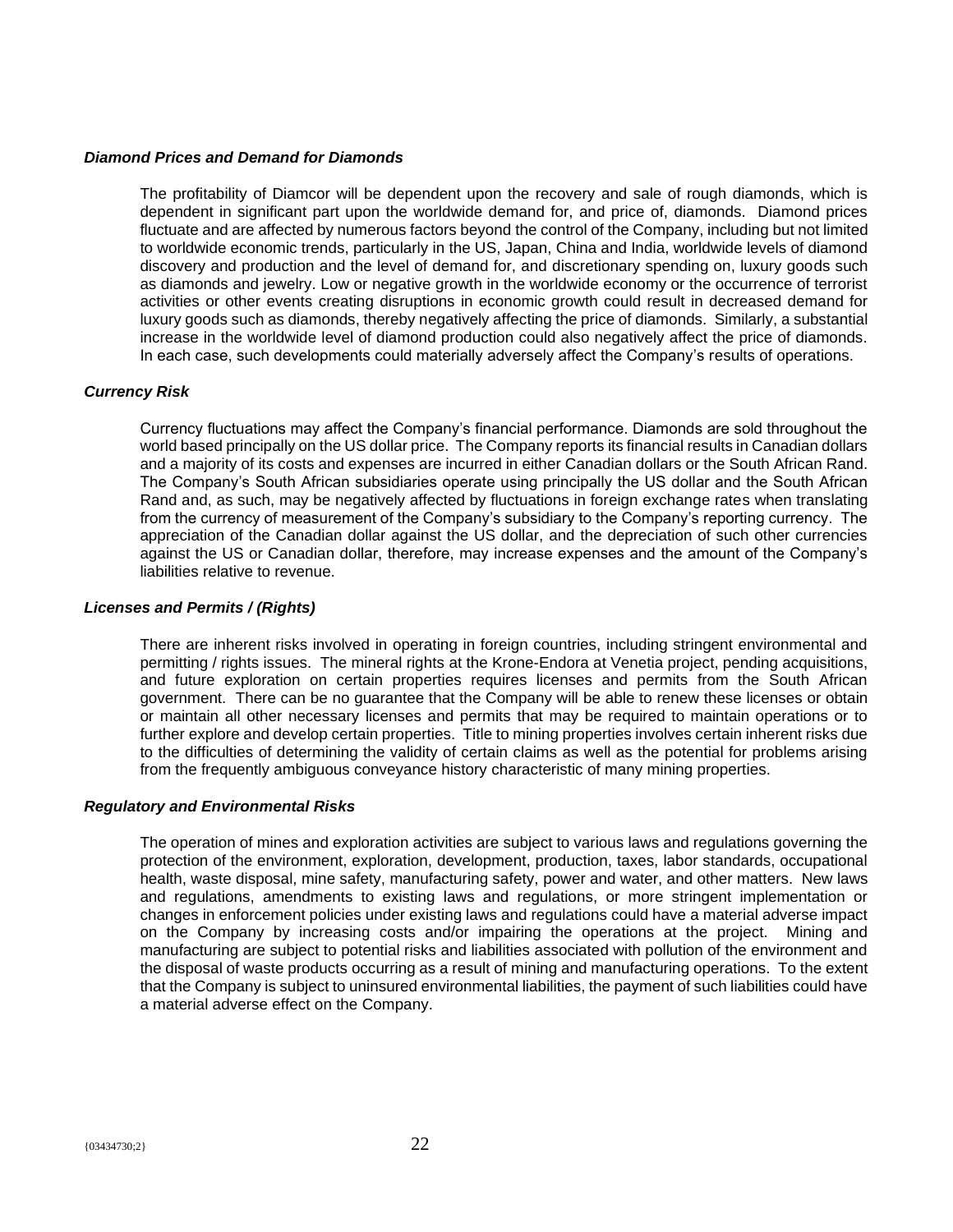#### *Reliance on Skilled Employees*

Exploration and operational activities for any Company projects are dependent upon the efforts of certain key and skilled employees. The loss of these employees or the inability of the Company to attract and retain additional skilled employees may adversely affect the level of operations and the Company's ability to operate efficiently. Currently, there is significant competition for skilled workers in these operations. The loss of the services of any of the Company's key executive officers or key employees could harm its business. None of the Company's key executive officers or key employees currently has a contract that guarantees their continued employment with the Company. There can be no assurance that any of these persons will remain employed by the Company or that these persons will not participate in businesses that compete with it in the future.

# *Regional Power Supply*

Potential power supply issues in South Africa have been highlighted by the media in the past years with regards to the inability of state-owned power supplier *Eskom* to deliver consistent electricity requirements to many of the larger mines in South Africa. While these issues are not presently expected to affect any of the current operational requirements of the Company, there can be no assurances that any new projects that the Company may acquire or operate will be able to secure the required electrical capacities needed to sustain uninterrupted supply and operations. To mitigate any disruptions, the Company has recently upgraded its back-up generators and is in discussions with several groups regarding the addition of solar power and/or other alternative power sources to supplement the Eskom services. Standby power upgrades provide the added benefit of potentially reducing the project's carbon footprint.

# *Competition*

Within the minerals industry sector, including the diamond tailings re-treatment sector, diamond exploration sector, and various other related methods of diamond mining and production, Diamcor competes with other companies possessing greater financial and technical resources than it may have access to. Even with its current facility, and the promise of any other exploration or diamond producing project, or property, there can be no assurances that the Company will continue to be able to complete or execute its desired programs on its proposed schedules, nor within the cost estimates assumed. If the Company is unable to successfully compete in the diamond market, then its results of operations will be adversely affected.

# *Securities May Be Volatile and Subject to Wide Fluctuations*

The market price of the Company's securities may be volatile and subject to wide fluctuations. If the Company's revenues do not grow, or grow more slowly than it requires, or if operating or capital expenditures exceed its expectations and cannot be adjusted accordingly, or if some other event adversely affects the Company, the market price of the Company's securities could decline. If securities analysts alter their financial estimates of the Company's financial condition it could affect the price of the Company's securities. Some other factors that could affect the market price of the Company's securities include announcements of new explorations, technological innovations and competitive developments. In addition, if the market for stocks in the Company's industry or the stock market in general experiences a loss in investor confidence or otherwise fails, the market price of the Company's securities could fall for reasons unrelated to its business, results of operations and financial condition. The market price of the Company's stock also might decline in reaction to conditions, trends or events that affect other companies in the market even if these conditions, trends or events do not directly affect the Company. In the past, companies that have experienced volatility in the market price of their stock have been the subject of securities class action litigation. If the Company were to become the subject of securities class action litigation, it could result in substantial costs and a diversion of management's attention and resources.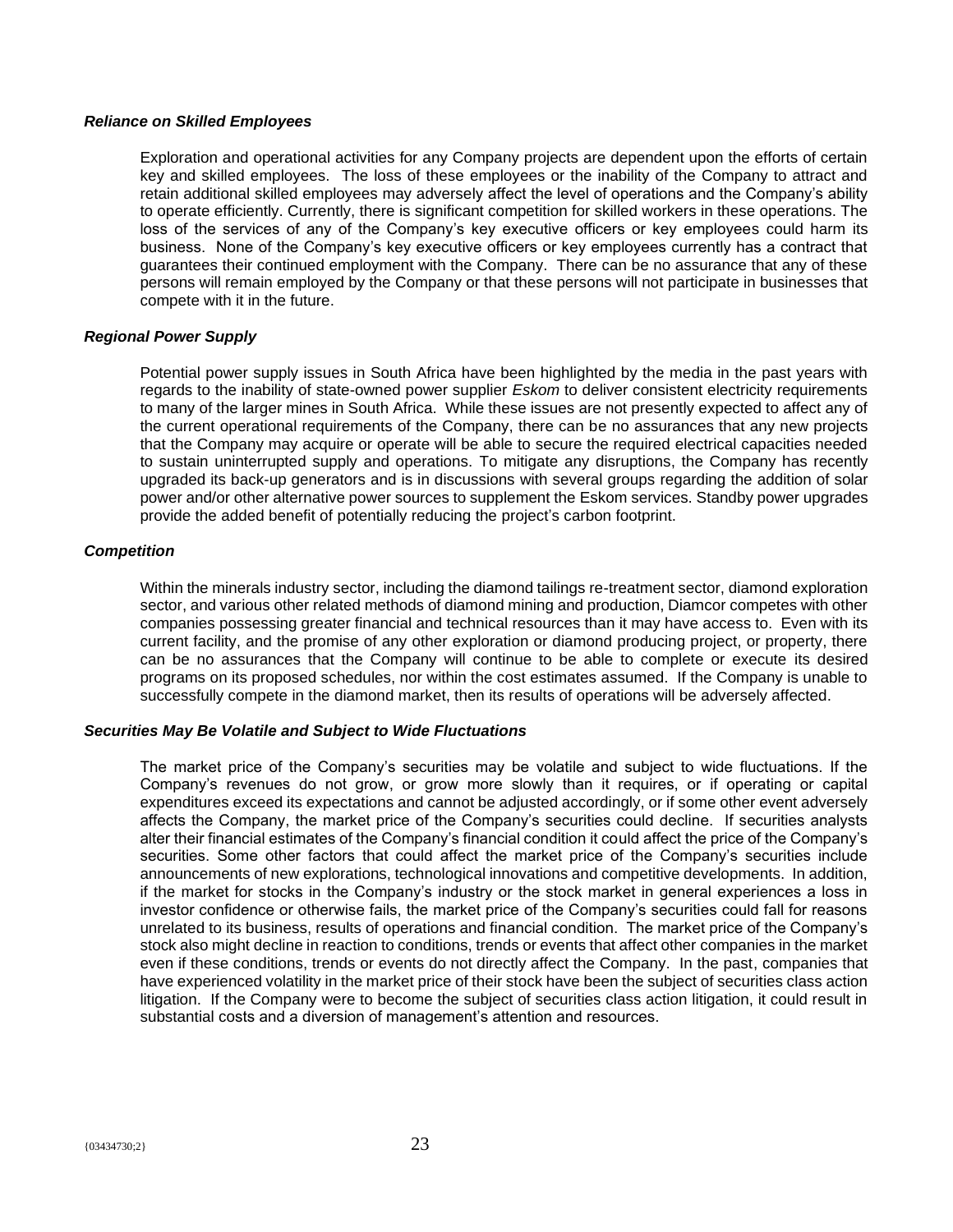#### *COVID-19 Global Pandemic*

On March 11, 2020, the World Health Organization declared the novel coronavirus ("COVID-19") a global pandemic. Between March and December 2020, most governments across the jurisdictions in which the Company and many of its customers operate declared a state of emergency in response to the COVID-19 pandemic and concern remains over how governments will react in response to a "second wave" until a vaccine can be made widely available. Due to the ongoing uncertainty resulting from the global pandemic, the Company's operations could continue to be impacted in a number of ways including, but not limited to, a suspension of operations, an inability to ship or sell rough and/or polished diamonds during this period. These possible impacts could result from government directives, the need to modify work practices to meet appropriate health and safety standards, a lack of demand for rough and/or polished diamonds, a lack of available liquidity to meet ongoing operational expenses and, due to or by other COVID-19 related impacts on the availability of labour or to the supply chain. As an emerging risk, the duration and full financial effect of the COVID-19 pandemic is unknown currently, as is the efficacy of government and central bank interventions in the jurisdictions in which the Company and its clients operate, the Company's business continuity plan and other mitigating measures. While the impact of COVID-19 is expected to be temporary, the current circumstances are dynamic and the impacts of COVID-19 on our business operations, including the duration and impact that it may have on our ability to ship and sell diamonds, on demand for rough and polished diamonds, on our suppliers, on our employees and on global financial markets, cannot be reasonably estimated at this time. Accordingly, estimates of the extent to which the COVID-19 pandemic may materially and adversely affect the Company's operations, financial results and condition in future periods are also subject to significant uncertainty. The most significant sources of estimation uncertainty include estimated resources, valuation of mineral properties, the provision for deferred taxes and the valuation of decommissioning and site restoration provisions. Management is required to exercise judgment to ensure that disclosures relating to liquidity and the Company's ability to continue as a going concern are appropriate. To this end, the Company manages liquidity risk by maintaining an adequate level of cash and cash equivalents to meet its short-term ongoing obligations and reviews its actual expenditures and forecast cash flows on a regular basis. Changes in demand for rough and/or polished diamonds and diamond prices, production levels and related costs, foreign exchange rates and other factors all impact the Company's liquidity position. Uncertainty about judgments, estimates and assumptions made by management during the preparation of the financial statements related to potential impacts of the COVID-19 pandemic on revenue, expenses, assets, liabilities, and note disclosures could result in a material adjustment to the carrying value of the asset or liability affected.

# **RELATED PARTY TRANSACTIONS**

During the interim period ended December 31, 2021, the Company paid or accrued to key management personnel and consultant's compensation totaling \$483,300, director's fees of \$54,000 and incentives of \$Nil. As at December 31, 2021, the Company owed a total of \$429,372 of payables and expenses (March 31, 2021 - \$82,781) to directors of the Company and companies controlled by a director, amounts which are included in accounts payable.

The transactions were in the normal course of operations and are measured at fair value at initial recognition.

#### **OUTSTANDING SHARE INFORMATION**

As at February 28, 2022

| Authorized number of shares:            | Unlimited   |
|-----------------------------------------|-------------|
| Issued and outstanding:                 | 120.320.746 |
| Weighted average of shares outstanding: | 120.320.746 |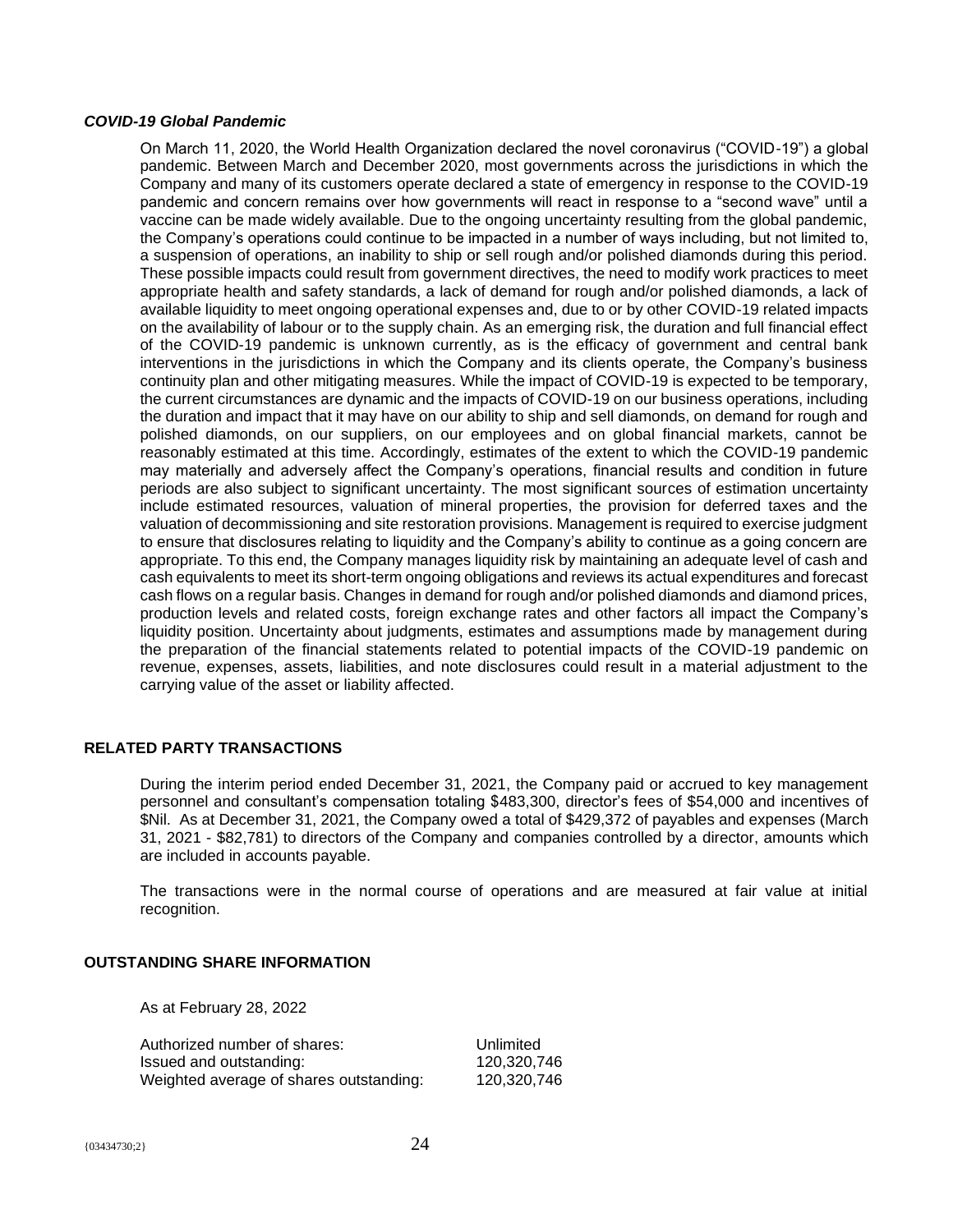# **NATIONAL INSTRUMENT 52-109 ON CERTIFICATION OF ANNUAL AND INTERIM FILINGS**

The Company files a 52-109FV2 certification of interim filing duly executed by the Company's current CEO and CFO as required by securities laws.

#### **DISCLOSURE CONTROLS AND PROCEDURES**

The Company has disclosure controls and procedures in place to provide reasonable assurance that any information required to be disclosed by the Company under securities legislation is recorded, processed, summarized, and reported within the applicable time periods and to ensure that required information is gathered and communicated to the Company's management so that decisions can be made about timely disclosure of that information. The Company's Chief Executive Officer and Chief Financial Officer evaluated the Company's disclosure controls and procedures for the interim period ended December 31, 2021 and have concluded that the Company's disclosure controls and procedures to be adequate for the above purposes.

Including the Company's transition to IFRS, there have been no significant changes in the Company's disclosure controls, or in other factors that materially affected or are reasonably likely to affect, the Company's disclosure controls subsequent to the date the Company carried out its evaluation.

# **SUBSEQUENT EVENTS**

Subsequent to the interim period ended December 31, 2021, 2 investors in the convertible loan financings converted the principal of their Notes into 5,285,714 Common Shares of the Company as per the conversion terms of the Notes.

Subsequent to the interim period ended December 31, 2021, 6 investors in the convertible loan financings elected to apply accrued interest earned to exercise in total 193,232 warrants at a price of \$0.15.

# **OTHER**

The Company operates offices in both Canada and South Africa and is listed on the Canadian TSX Venture Exchange trading under the symbol "DMI", and on the OTCQB in the USA trading under the symbol "DMIFF". Public company information is available on SEDAR at [www.sedar.com](http://www.sedar.com/) or at the Company's website [www.diamcormining.com.](http://www.diamcormining.com/)

# **CAUTIONARY NOTE REGARDING FORWARD-LOOKING STATEMENTS**

Certain statements included in this MD&A may constitute forward-looking statements within the meaning of securities laws. In some cases, forward-looking statements can be identified by the use of terms such as "may", "will", "should", "expect", "plan", "anticipate", "believe", "intend", "estimate", "predict", "potential", "possible", "continue" or other similar expressions concerning matters that are not historical facts. Forwardlooking statements may relate to management's future outlook and anticipated events or results, and may include statements or information regarding projected capital expenditure requirements, estimated productions, plans, timelines and targets for construction, joint venture relationships, the closing of anticipated acquisitions, mining, development, production and exploration activities, future mining and processing, the number and timing of expected rough diamond sales, projected sales growth, expected gross margin and expense trends, expected diamond prices and expectations concerning the diamond industry.